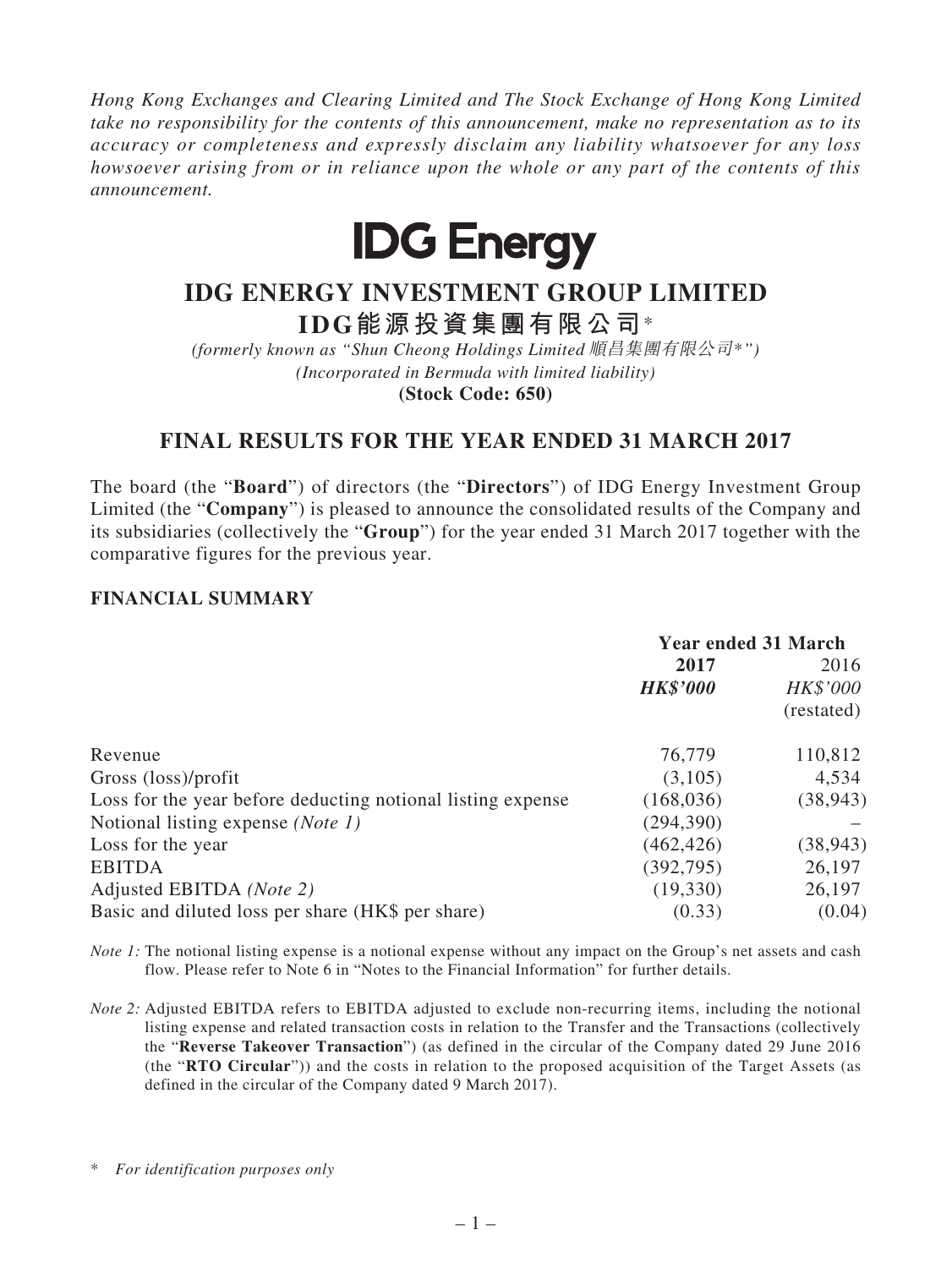### **OPERATING SUMMARY**

|                                                              | <b>Year ended 31 March</b> |          |
|--------------------------------------------------------------|----------------------------|----------|
|                                                              | 2017                       | 2016     |
|                                                              | <b>HK\$'000</b>            | HK\$'000 |
| Gross production volume <i>(barrels)</i>                     | 291,809                    | 400,184  |
| Gross sales volume <i>(barrels)</i>                          | 292,287                    | 396,981  |
| Net sales volume <i>(barrels)</i>                            | 233,830                    | 317,585  |
| Average unit selling price <i>(HK\$ per barrel) (Note 1)</i> | 328                        | 349      |
| Average daily gross production volume (barrels)              | 811                        | 1,112    |
| Average unit production cost before depreciation and         |                            |          |
| amortisation (HK\$ per barrel) (Note 1)                      | 139                        | 141      |
| Average unit production cost (HK\$ per barrel) (Note 1)      | 272                        | 271      |
| Wells drilled during the year                                |                            |          |
| — Dry holes $(unit)$                                         |                            |          |
| — Oil producers <i>(unit) (Note 2)</i>                       | 6                          |          |
| Fracturing workover during the year <i>(unit)</i>            | 13                         | 20       |

*Notes:*

- (1) The Group's gross production volume was used in the calculation of average unit production cost and average unit production cost before depreciation and amortisation which includes the share of 20% production volume of crude oil to 陝西延長石油(集團)有限責任公司(延長油礦管理局) (Shaanxi Yanchang Petroleum (Group) Company Limited (Yanchang Oil Mineral Administrative Bureau)\*) ("**Yanchang**"). The average unit selling price was calculated using the Group's net sales amount and net sales volume which exclude Yanchang's 20% share in sales.
- (2) During the year ended 31 March 2017, the Group had successfully drilled 6 wells, of which, as at 31 March 2017, 3 wells had been completed and the remaining 3 were pending for completion.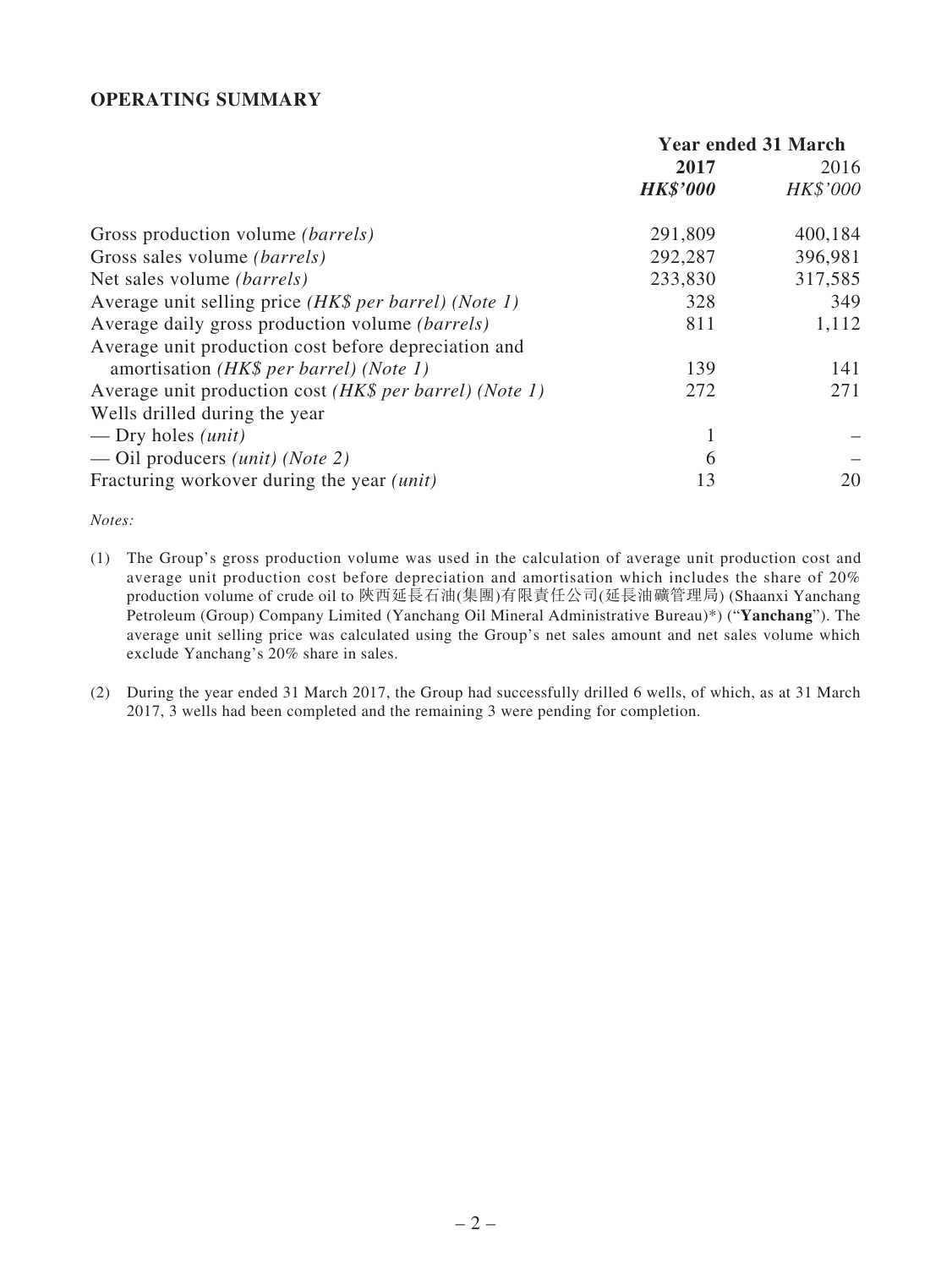# **FINANCIAL RESULTS**

# **CONSOLIDATED STATEMENT OF PROFIT OR LOSS**

*FOR THE YEAR ENDED 31 MARCH 2017 (Expressed in Hong Kong dollars)*

| <b>Year ended 31 March</b> |                 |            |
|----------------------------|-----------------|------------|
| <b>Note</b>                | 2017            | 2016       |
|                            | <b>HK\$'000</b> | HK\$'000   |
|                            |                 | (restated) |
|                            |                 | (note 2)   |
| $\mathfrak{Z}$             | 76,779          | 110,812    |
|                            | (79, 884)       | (106, 278) |
|                            | (3,105)         | 4,534      |
|                            | (45,333)        | (21, 286)  |
| $\overline{4}$             | (5,358)         | (7, 717)   |
| 5                          | (19,215)        | (1, 422)   |
| 6                          | (360, 620)      |            |
|                            | (433, 631)      | (25,891)   |
|                            |                 | 138        |
|                            | (18, 149)       | (8,883)    |
| $\overline{7}$             | (16,988)        | (8,745)    |
|                            | (450, 619)      | (34, 636)  |
| $\boldsymbol{\delta}$      | (11,807)        | (4,307)    |
|                            | (462, 426)      | (38, 943)  |
|                            |                 |            |
| 9                          | HK\$(0.33)      | HK\$(0.04) |
|                            |                 | 1,161      |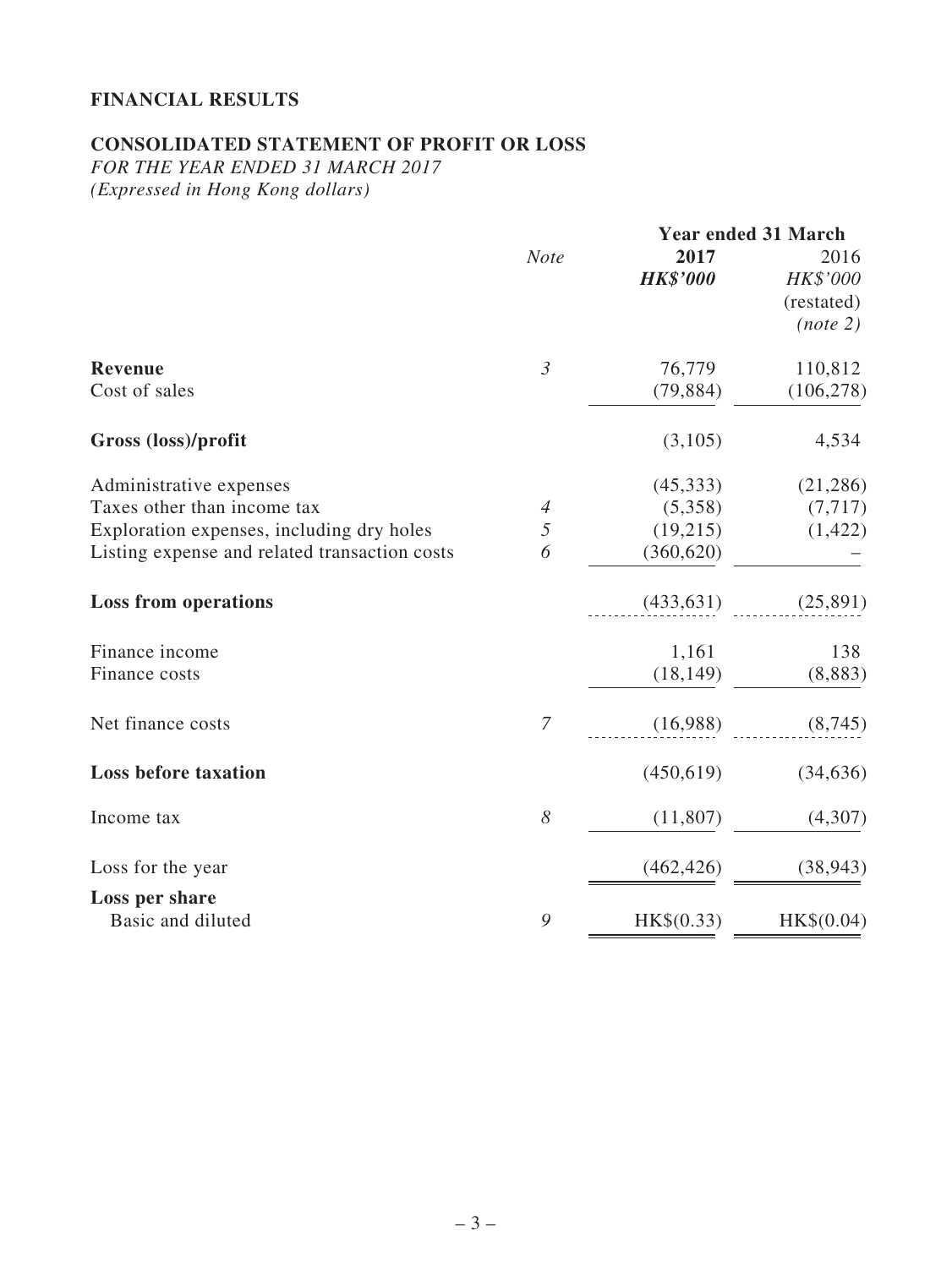# **CONSOLIDATED STATEMENT OF PROFIT OR LOSS AND OTHER COMPREHENSIVE INCOME**

*FOR THE YEAR ENDED 31 MARCH 2017 (Expressed in Hong Kong dollars)*

|                                                                                            | <b>Year ended 31 March</b> |                         |                                            |
|--------------------------------------------------------------------------------------------|----------------------------|-------------------------|--------------------------------------------|
|                                                                                            | <b>Note</b>                | 2017<br><b>HK\$'000</b> | 2016<br>HK\$'000<br>(restated)<br>(note 2) |
| Loss for the year                                                                          |                            | (462, 426)              | (38, 943)                                  |
| Other comprehensive income for the year<br>(after tax and reclassification adjustments)    |                            |                         |                                            |
| Items that may be reclassified subsequently to<br>profit or loss:                          |                            |                         |                                            |
| Exchange differences on translation of:<br>- financial statements of overseas subsidiaries |                            | (17,572)                | 4,831                                      |
| Other comprehensive income for the year                                                    |                            | (17,572)                | 4,831                                      |
| Total comprehensive income for the year                                                    |                            | (479, 998)              | (34, 112)                                  |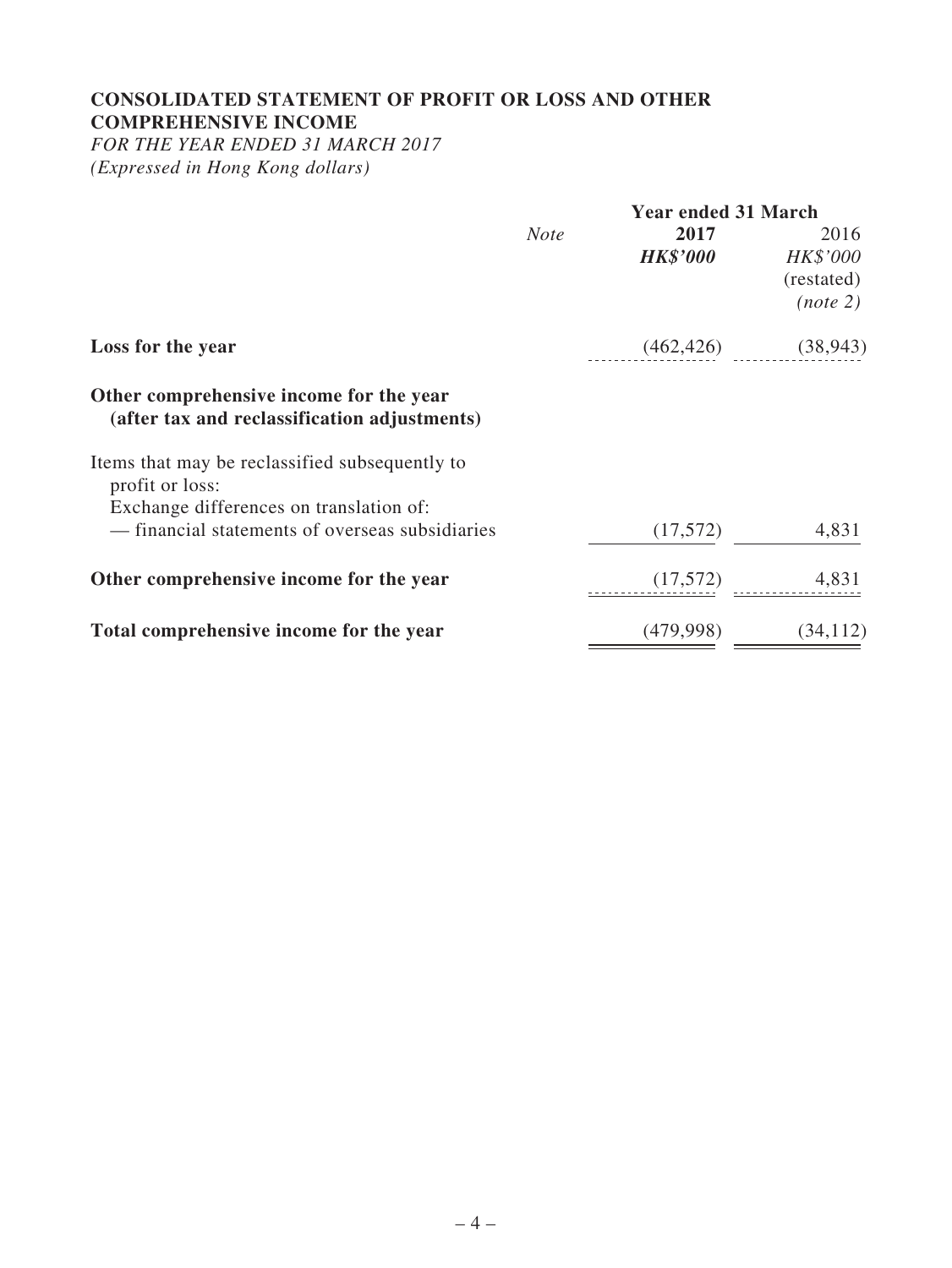# **CONSOLIDATED STATEMENT OF FINANCIAL POSITION**

*(Expressed in Hong Kong dollars)*

|                                                        | <b>Note</b> | At 31 March<br>2017<br><b>HK\$'000</b> | At 31 March<br>2016<br>HK\$'000<br>(restated)<br>(note 2) | At 1 April<br>2015<br>HK\$'000<br>(restated) |
|--------------------------------------------------------|-------------|----------------------------------------|-----------------------------------------------------------|----------------------------------------------|
| <b>Non-current assets</b>                              |             |                                        |                                                           |                                              |
| Property, plant and equipment                          |             | 513,241                                | 571,857                                                   | 652,498                                      |
| Construction in progress                               |             | 4,792                                  | 1,502                                                     | 4,290                                        |
| Intangible assets                                      |             | 27,051                                 | 29,664                                                    | 32,424                                       |
| Lease prepayments                                      |             | 10,268                                 | 11,248                                                    | 12,156                                       |
| Other non-current assets                               |             | 33,044                                 | 40,290                                                    | 31,881                                       |
| Deferred tax assets                                    |             |                                        |                                                           | 2,220                                        |
|                                                        |             | 588,396                                | 654,561                                                   | 735,469                                      |
| <b>Current assets</b>                                  |             |                                        |                                                           |                                              |
| Inventories                                            |             | 4,060                                  | 5,765                                                     | 5,075                                        |
| Trade receivables                                      | 10          | 49,368                                 | 53,719                                                    | 50,320                                       |
| Other receivables                                      | 10          | 1,063,053                              | 24,266                                                    | 95,389                                       |
| Current tax recoverable                                |             |                                        | 26,403                                                    |                                              |
| Cash and cash equivalents                              |             | 1,134,521                              | 15,266                                                    | 7,601                                        |
|                                                        |             | 2,251,002                              | 125,419                                                   | 158,385                                      |
| <b>Current liabilities</b>                             |             |                                        |                                                           |                                              |
| Trade and other payables                               | 11          | 272,893                                | 320,560                                                   | 533,277                                      |
| Bank and other borrowings                              | 12          | 101,375                                | 108,011                                                   | 244,993                                      |
|                                                        |             | 374,268                                | 428,571                                                   | 778,270                                      |
| Net current assets/(liabilities)                       |             | 1,876,734                              | (303, 152)                                                | (619, 885)                                   |
| <b>Total assets less current</b><br><b>liabilities</b> |             | 2,465,130                              | 351,409                                                   | 115,584                                      |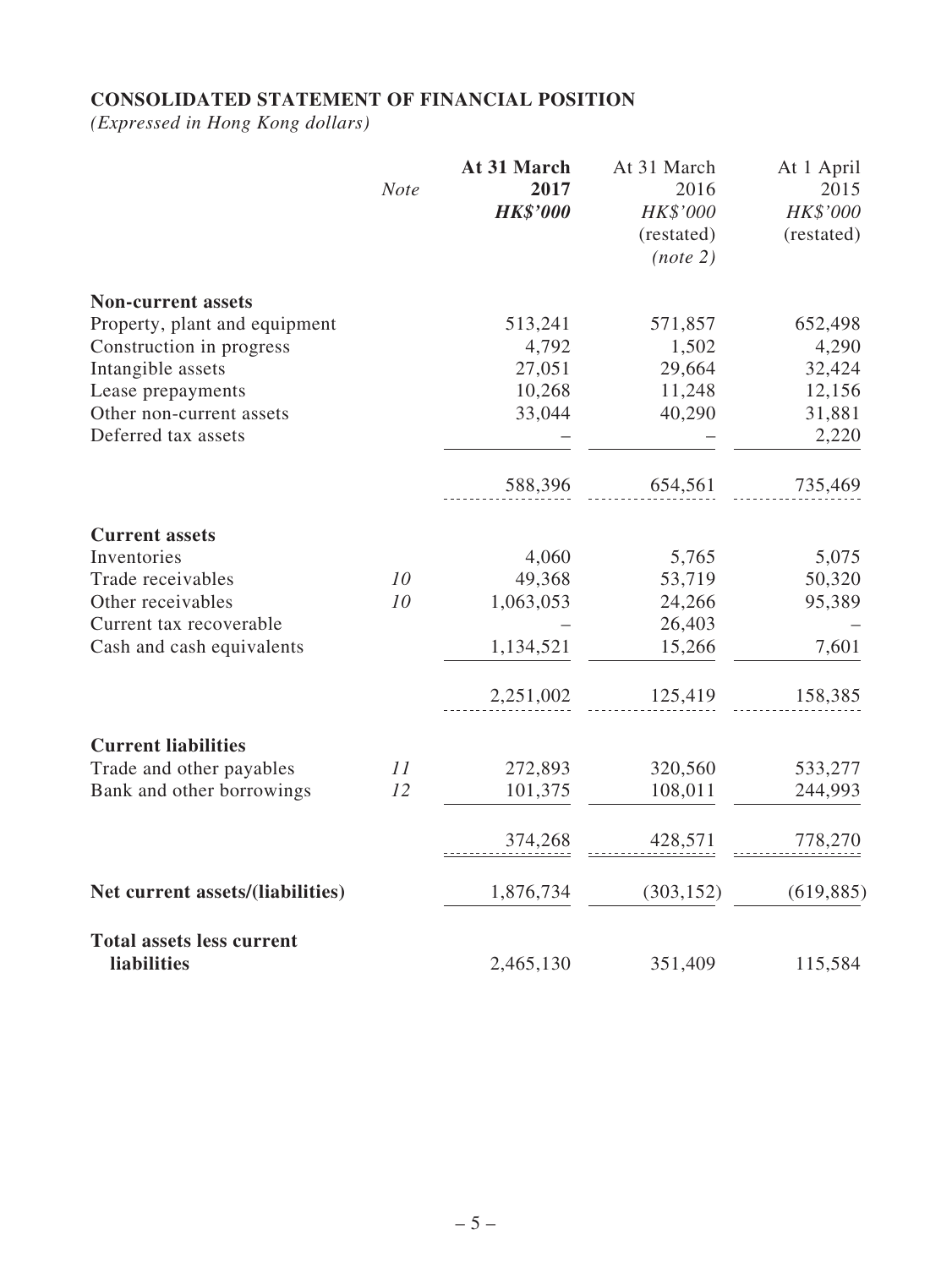|                                | <b>Note</b> | At 31 March<br>2017<br><b>HK\$'000</b> | At 31 March<br>2016<br>HK\$'000<br>(restated)<br>(note 2) | At 1 April<br>2015<br>HK\$'000<br>(restated) |
|--------------------------------|-------------|----------------------------------------|-----------------------------------------------------------|----------------------------------------------|
| <b>Non-current liabilities</b> |             |                                        |                                                           |                                              |
| Convertible bonds              | 13          | 116,541                                |                                                           |                                              |
| Convertible note               | 14          | 222,615                                |                                                           |                                              |
| Deferred tax liabilities       |             | 13,493                                 | 2,087                                                     |                                              |
| Provisions                     |             | 35,117                                 | 35,771                                                    | 37,912                                       |
|                                |             | 387,766                                | 37,858                                                    | 37,912                                       |
| <b>NET ASSETS</b>              |             | 2,077,364                              | 313,551                                                   | 77,672                                       |
| <b>CAPITAL AND RESERVES</b>    |             |                                        |                                                           |                                              |
| Share capital                  | 15(b)       | 43,646                                 | 3,473                                                     | 3,473                                        |
| Reserves                       |             | 2,033,718                              | 310,078                                                   | 74,199                                       |
| <b>TOTAL EQUITY</b>            |             | 2,077,364                              | 313,551                                                   | 77,672                                       |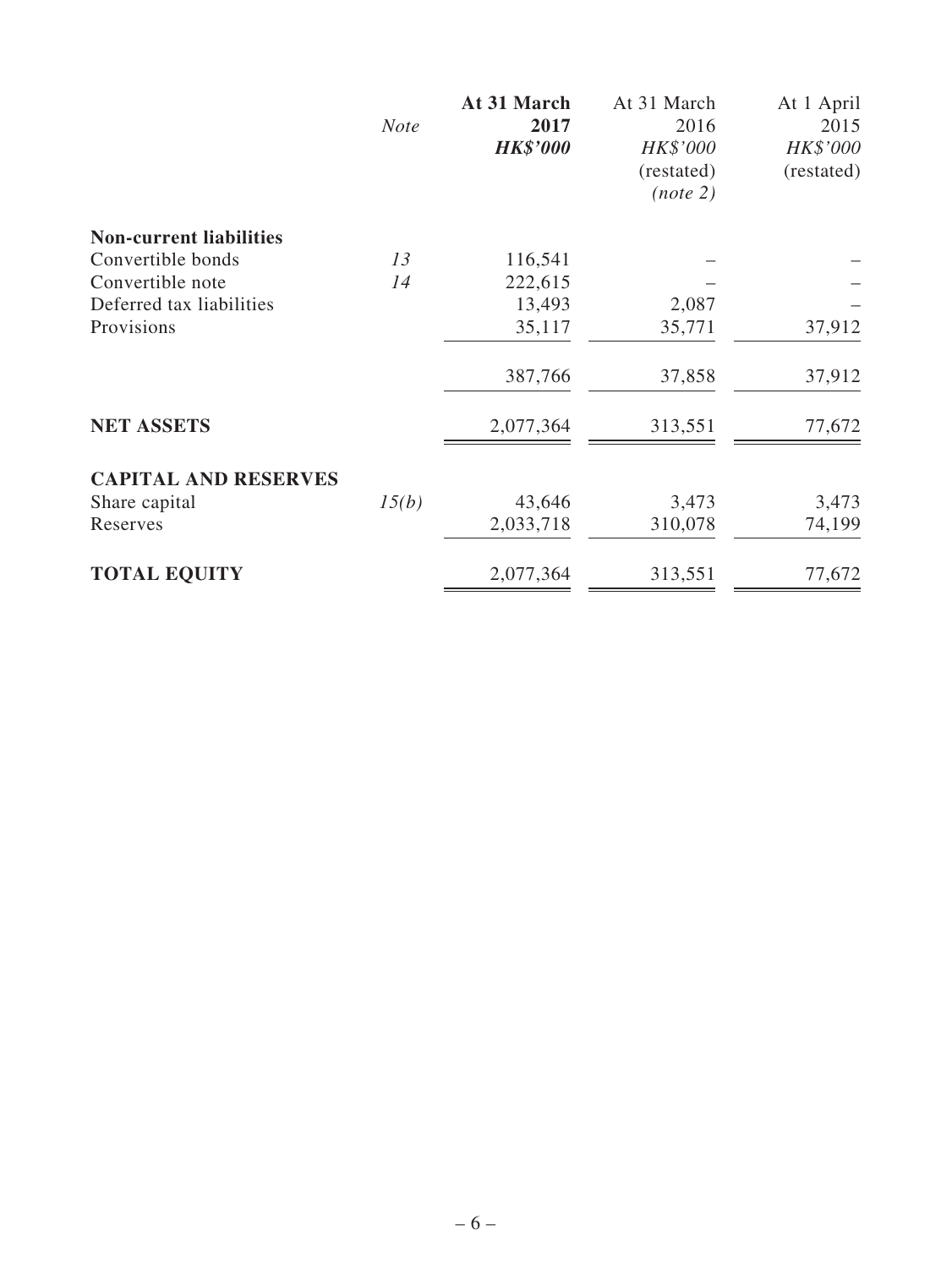### **NOTES TO THE FINANCIAL INFORMATION**

*(Expressed in Hong Kong dollars unless otherwise indicated)*

#### **1 CORPORATE INFORMATION**

IDG Energy Investment Group Limited (formerly known as Shun Cheong Holdings Limited) (the "**Company**") was incorporated in Bermuda as an exempted company with limited liability and its shares are listed on the Main Board of The Stock Exchange of Hong Kong Limited (the "**Stock Exchange**"). The Company's registered office is located at Clarendon House, 2 Church Street, Hamilton HM 11, Bermuda and its head office and principal place of business is located at Suite 2302, Wing On Centre, 111 Connaught Road Central, Hong Kong.

Pursuant to a special resolution in relation to the change of company name passing at the special general meeting of the Company on 10 January 2017, the name of the Company was changed from Shun Cheong Holdings Limited to IDG Energy Investment Group Limited with effect from 16 January 2017.

As a result of the Reverse Takeover Transaction (as defined in note 2(b)), the Company and its subsidiaries (the "**Group**") have ceased its hotel and restaurant operations and have become principally engaged in the exploration, development, production and sale of crude oil in the People's Republic of China ("**PRC**"). The Group entered into an exploration and production cooperation contract ("**EPCC**") with 陝西延長石油(集團) 有限責任公司(延長油礦管理局) (Shaanxi Yanchang Petroleum (Group) Company Limited (Yanchang Oil Mineral Administrative Bureau)\*) ("**Yanchang**") in July 2010. The EPCC gives the Group the right to explore, develop, produce and sell the crude oil extracted from the two blocks (Block 212 and Block 378) located at Xilin Gol League, Inner Mongolia (the "**Area**"). Pursuant to the EPCC, all the capital expenditures and operation costs in relation to the Area shall be borne by the Group and the revenue generated from the sales of crude oil extracted from the two blocks shall be shared between the Group and Yanchang in the proportion of 80% and 20% respectively. The Group commenced production in Block 212 during 2010.

Yanchang holds the mineral right in respect of the Area pursuant to two exploration permits granted by the Ministry of Land and Resources of the PRC ("**MOLR**") to it. The current exploration permit of Yanchang in respect of Block 212 will expire on 5 March 2019, and the current exploration permit of Yanchang in respect of Block 378 will expire on 9 November 2017. The EPCC was renewed in July 2012, June 2015 and February 2016 respectively and the expiry date of the EPCC is extended to 30 June 2018. Current production and development in Block 212 rely upon the exploration permit held by Yanchang for Block 212 and Yanchang's successful application of the production permit in relation to the relevant areas within Block 212. Yanchang is in the process of applying to the MOLR for a production permit for Block 212. Currently, MOLR is still reviewing Yanchang's application, the expert review of overall development plan has already been approved by MOLR. Based on legal advice, subject to the fulfilment of the relevant terms of the EPCC by the Group, Yanchang is obliged to renew the EPCC with the Group with reference to the effective period of the production permit (to be obtained by Yanchang), which is usually 20 years and shall be renewable upon expiration of the initial effective period.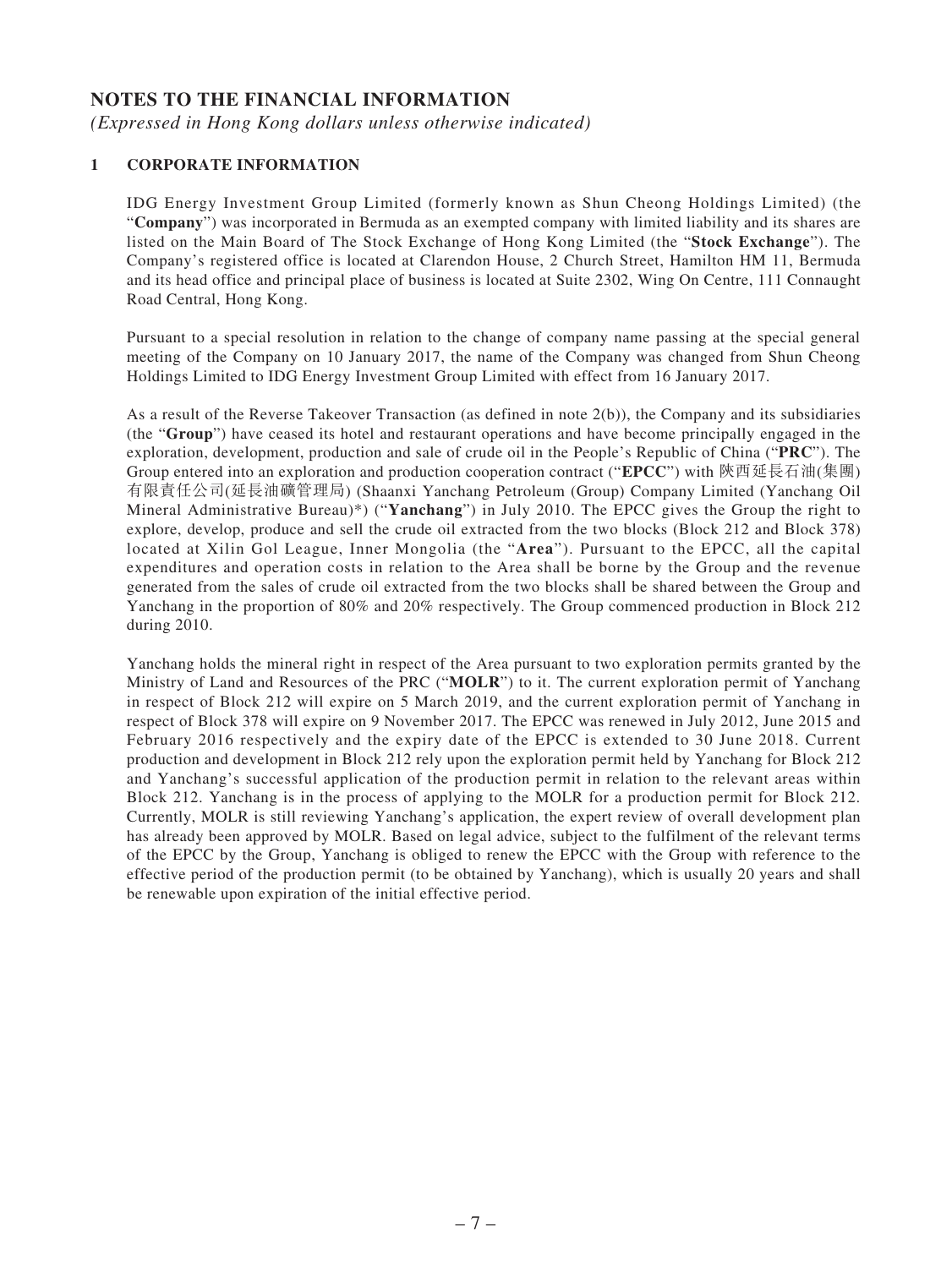#### **2 SIGNIFICANT ACCOUNTING POLICIES**

#### **(a) Statement of compliance**

This financial information has been prepared in accordance with all applicable Hong Kong Financial Reporting Standards (HKFRSs), which collective term includes all applicable individual Hong Kong Financial Reporting Standards, Hong Kong Accounting Standards (HKASs) and Interpretations issued by the Hong Kong Institute of Certified Public Accountants (HKICPA), accounting principles generally accepted in Hong Kong and the requirements of the Hong Kong Companies Ordinance. This financial information also comply with the applicable disclosure provisions of the Rules Governing the Listing of Securities on The Stock Exchange of Hong Kong Limited. Significant accounting policies adopted by the Group are disclosed below.

The HKICPA has issued certain new and revised HKFRSs that are first effective or available for early adoption for the current accounting period of the Group. Note 2(c) provides information on any changes in accounting policies resulting from initial application of these developments to the extent that they are relevant to the Group for the current and prior accounting periods reflected in this financial information.

#### **(b) Basis of preparation**

On 29 July 2016 (the "**Completion Date**"), the following transactions (collectively referred to as "**Reverse Takeover Transaction**") were completed. The details of the Reverse Takeover Transaction are set out in the Company's circulars dated 29 June 2016 and 4 August 2016 and the Company's announcements dated 29 July 2016 and 26 August 2016.

- • Pursuant to a sale and purchase agreement, Titan Gas Technology Investment Limited ("**Titan Gas**") acquired 175,000,000 ordinary shares of the Company held by Upsky Enterprises Limited ("**Upsky**") and the Company's convertible bonds with an aggregate principal amount of HK\$96,833,000 held by Tanisca Investments Limited ("**Tanisca**"). Upsky was the Company's former ultimate holding company. Upsky and Tanisca are ultimately controlled by Mr. Mo Tianquan, the ultimate beneficial owner of Upsky.
- Pursuant to a subscription agreement, a total of 4,017,323,774 subscription shares were allotted and issued, comprising (i) 1,269,414,575 ordinary shares at a subscription price of HK\$0.6696 each; (ii) the tranche 1 ("**Tranche 1**") preferred shares of 1,373,954,600 preferred shares at a subscription prices of HK\$0.6696 each; and (iii) the tranche 2 ("**Tranche 2**") preferred shares of 1,373,954,599 preferred shares at a subscription prices of HK\$0.6696 each. The 2,747,909,199 preferred shares of the Company issued pursuant to the subscription agreement are non-voting and convertible into 2,747,909,199 new ordinary shares.
- Pursuant to an acquisition agreement, the Company acquired the entire equity interest of Xilin Gol League Hongbo Mining Development Company Limited 錫林郭勒盟宏博礦業開發有限公 司 ("**Hongbo Mining**"), a limited liability company established in the PRC, at a consideration of RMB558,880,000 (equivalent to HK\$652,211,000).
- Pursuant to a convertible note subscription agreement, the Company issued the convertible note in an aggregate principal amount of HK\$250,000,000 which is convertible into 373,357,228 ordinary shares at a conversion price of HK\$0.6696 per share.
- Pursuant to a divestment agreement, the Company sold to Upsky the entire interests in the two wholly-owned subsidiaries, namely Aykens Holdings Limited and Hopland Enterprises Limited (collectively the "**Divestment Group**"), the aggregate amount of net receivables owed by the Divestment Group to the Company and the shares of SouFun Holdings Limited held by the Company at a total consideration of HK\$1.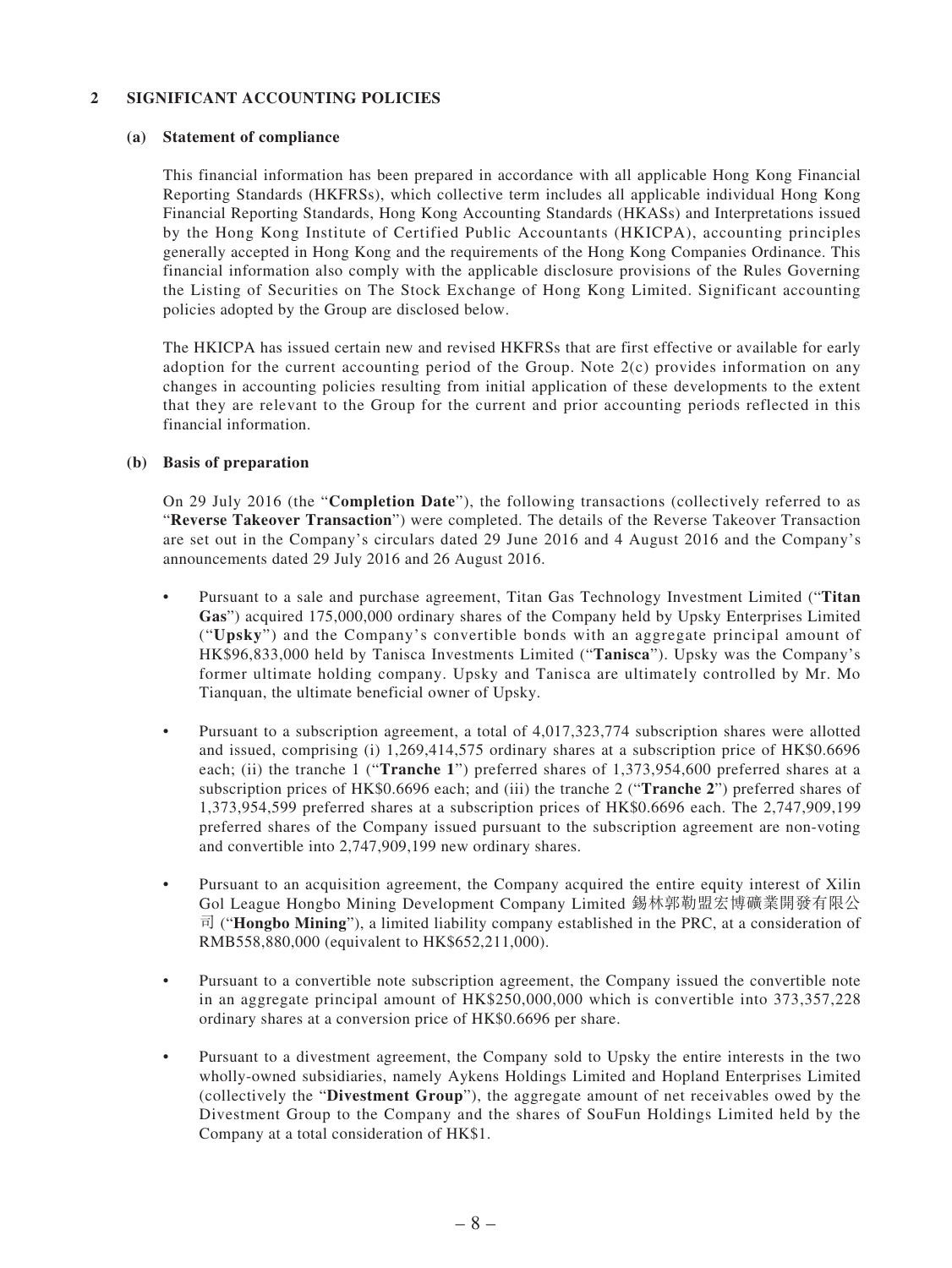Although the Reverse Takeover Transaction has been structured such that the Company acquired the entire equity interest of Hongbo Mining, Titan Gas became the majority shareholder of the combined group as a result. In addition, as the Company divested its original business as part of the Reverse Takeover Transaction, the overall transaction does not constitute a business combination in accordance with HKFRS 3 *Business Combinations*. Instead, Hongbo Mining was deemed to have issued shares to acquire the identifiable net liabilities and the listing status of the Company in accordance with HKFRS 2 *Share-based Payment*.

Accordingly, the consolidated financial information has been presented as a continuation of the financial information of Hongbo Mining, such that:

- (i) the assets and liabilities of Hongbo Mining were recognised and measured at their carrying amounts;
- (ii) the identifiable assets and liabilities of the Company were recognised and measured initially at their fair value on the Completion Date; and
- (iii) the comparative information presented in the financial information was restated to be that of Hongbo Mining adjusted to reflect the Company's capital structure.

In addition, the difference in the fair value of the shares deemed to have been issued by Hongbo Mining and the fair value of the Company's identifiable net liabilities has been accounted for as payment for a service of a stock exchange listing for Hongbo Mining's business, and recognised in profit or loss during the year (see note 6).

The financial information for the year ended 31 March 2017 comprises the Company and its subsidiaries.

The measurement basis used in the preparation of the financial information is the historical cost basis.

The preparation of financial information in conformity with HKFRSs requires management to make judgements, estimates and assumptions that affect the application of policies and reported amounts of assets, liabilities, income and expenses. The estimates and associated assumptions are based on historical experience and various other factors that are believed to be reasonable under the circumstances, the results of which form the basis of making the judgements about carrying values of assets and liabilities that are not readily apparent from other sources. Actual results may differ from these estimates.

The estimates and underlying assumptions are reviewed on an ongoing basis. Revisions to accounting estimates are recognised in the period in which the estimate is revised if the revision affects only that period, or in the period of the revision and future periods if the revision affects both current and future periods.

#### **(c) Changes in accounting policies**

The HKICPA has issued a number of amendments to HKFRSs that are first effective for the current accounting period of the Group. None of these developments have had a material effect on how the Group's results and financial position for the current or prior periods have been prepared or presented.

The Group has not applied any new standard or interpretation that is not yet effective for the current accounting period.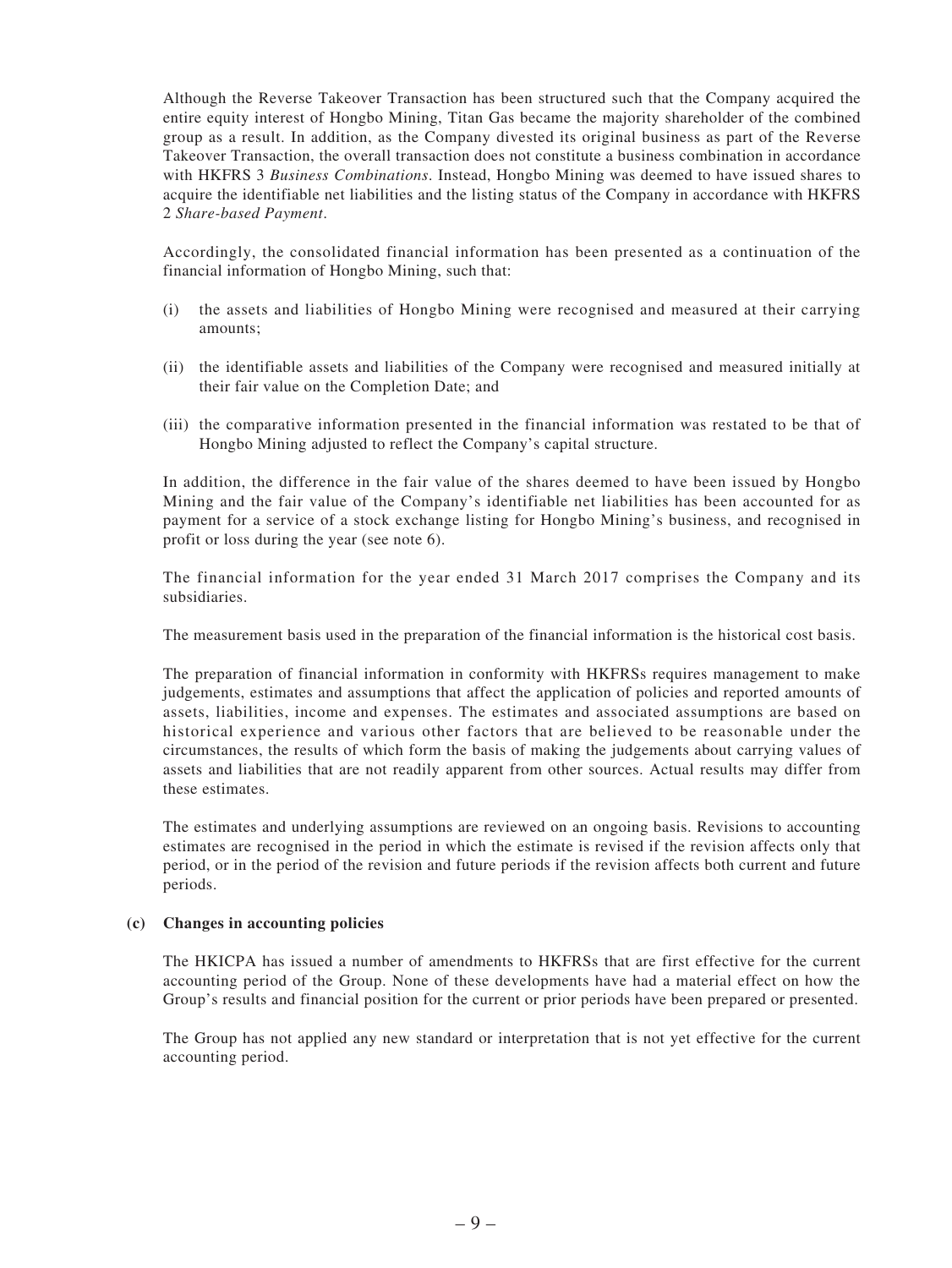#### **3 REVENUE**

The Group is engaged in the exploration, development, production and sale of crude oil. Revenue represents the sales value of crude oil supplied to the customers, net of value added tax. The Group's customer includes only one customer with whom transactions have exceeded 10% of the Group's revenues.

#### **4 TAXES OTHER THAN INCOME TAX**

|                       | <b>Year ended 31 March</b> |            |
|-----------------------|----------------------------|------------|
|                       | 2017                       | 2016       |
|                       | <b>HK\$'000</b>            | HK\$'000   |
|                       |                            | (restated) |
| Resources tax         | 4,607                      | 6,642      |
| City construction tax | 469                        | 680        |
| Education surcharge   | 282                        | 395        |
|                       | 5,358                      | 7,717      |

#### **5 EXPLORATION EXPENSES, INCLUDING DRY HOLES**

| <b>Year ended 31 March</b> |            |  |  |
|----------------------------|------------|--|--|
| 2017<br><b>HK\$'000</b>    | 2016       |  |  |
|                            |            |  |  |
|                            | (restated) |  |  |
| 274                        | 1,422      |  |  |
| 4,135                      |            |  |  |
| 14,806                     |            |  |  |
| 19,215                     | 1,422      |  |  |
|                            |            |  |  |

#### **6 ACQUISITION**

As mentioned in note 2(b), although the Reverse Takeover Transaction has structured such that the Company acquired the entire equity interest of Hongbo Mining, Hongbo Mining is treated as the acquirer, for accounting purpose. Hongbo Mining is deemed to have issued shares to acquire the identifiable net liabilities and the listing status of the Company. The difference of the fair value of the shares deemed to have been issued by Hongbo Mining and the fair value of identifiable net liabilities has been accounted for as payment for the listing status.

Details of the identifiable net liabilities of the Company and listing expense arising from the Reverse Takeover Transaction as at the Completion Date are as follows:

|                                                                      | <i>HK\$'000</i> |
|----------------------------------------------------------------------|-----------------|
| Other receivables                                                    | 812             |
| Cash at bank and on hand                                             | 495             |
| Trade and other payables                                             | (10,050)        |
| Convertible bonds <i>(note 13)</i>                                   | (114,208)       |
| Total identifiable net liabilities at fair value                     | (122, 951)      |
| Listing expense                                                      | 294,390         |
| Fair value of the shares deemed to have been issued by Hongbo Mining | 171.439         |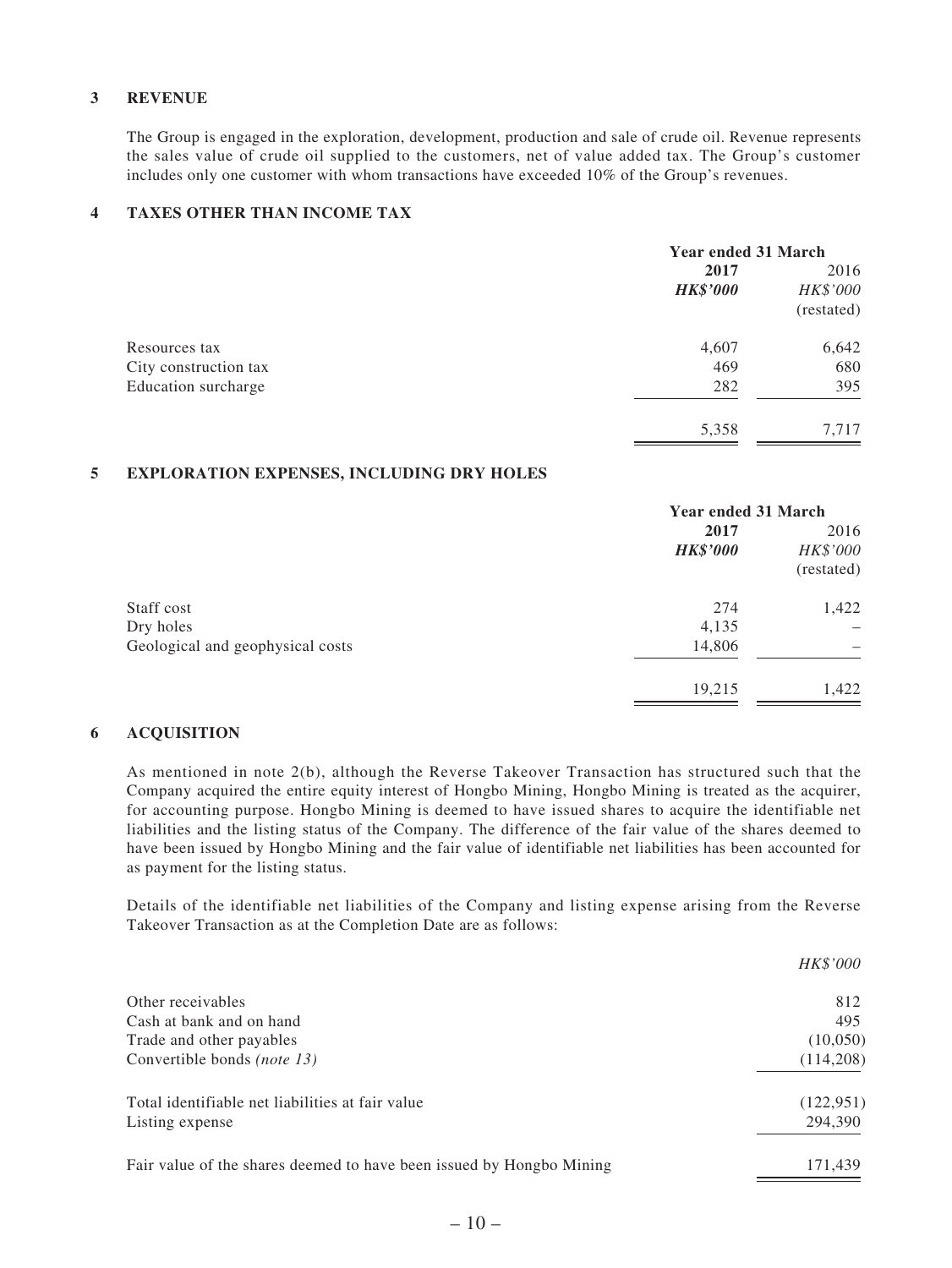#### **7 NET FINANCE COSTS**

|                                                                       | <b>Year ended 31 March</b> |                                |
|-----------------------------------------------------------------------|----------------------------|--------------------------------|
|                                                                       | 2017<br><b>HK\$'000</b>    | 2016<br>HK\$'000<br>(restated) |
| Interest income                                                       | (165)                      | (138)                          |
| Changes in fair value on the derivative component of convertible note |                            |                                |
| (note 14)                                                             | (996)                      |                                |
| Interest on bank and other borrowings                                 | 4,863                      | 5,737                          |
| Interest on convertible bonds and                                     |                            |                                |
| convertible note (notes 13 and 14)                                    | 11,327                     |                                |
| Accretion expenses                                                    | 1,631                      | 2,887                          |
| Foreign exchange loss, net                                            | 316                        |                                |
| Others                                                                | 12                         | 259                            |
|                                                                       | 16,988                     | 8,745                          |

### **8 INCOME TAX IN THE CONSOLIDATED STATEMENT OF PROFIT OR LOSS**

#### **(a) Taxation in the consolidated statement of profit or loss represents:**

|                                                                   | <b>Year ended 31 March</b> |                                       |
|-------------------------------------------------------------------|----------------------------|---------------------------------------|
|                                                                   | 2017<br><b>HK\$'000</b>    | 2016<br><i>HK\$'000</i><br>(restated) |
| Deferred tax<br>Origination and reversal of temporary differences | 11.807                     | 4,307                                 |

### **(b) Reconciliation between tax expense and accounting loss at applicable tax rate:**

|                                                               | <b>Year ended 31 March</b> |                                |
|---------------------------------------------------------------|----------------------------|--------------------------------|
|                                                               | 2017<br><b>HK\$'000</b>    | 2016<br>HK\$'000<br>(restated) |
| Loss before taxation                                          | (450,619)                  | (34, 636)                      |
| Notional tax on loss before taxation, calculated at the rates |                            |                                |
| applicable to profits in the countries concerned              | (14,308)                   | (8,659)                        |
| Effect of non-deductible expenses                             | 4.555                      | 6,605                          |
| Effect of unrecognised tax losses                             | 21,560                     | 6,361                          |
| Actual tax expense                                            | 11,807                     | 4,307                          |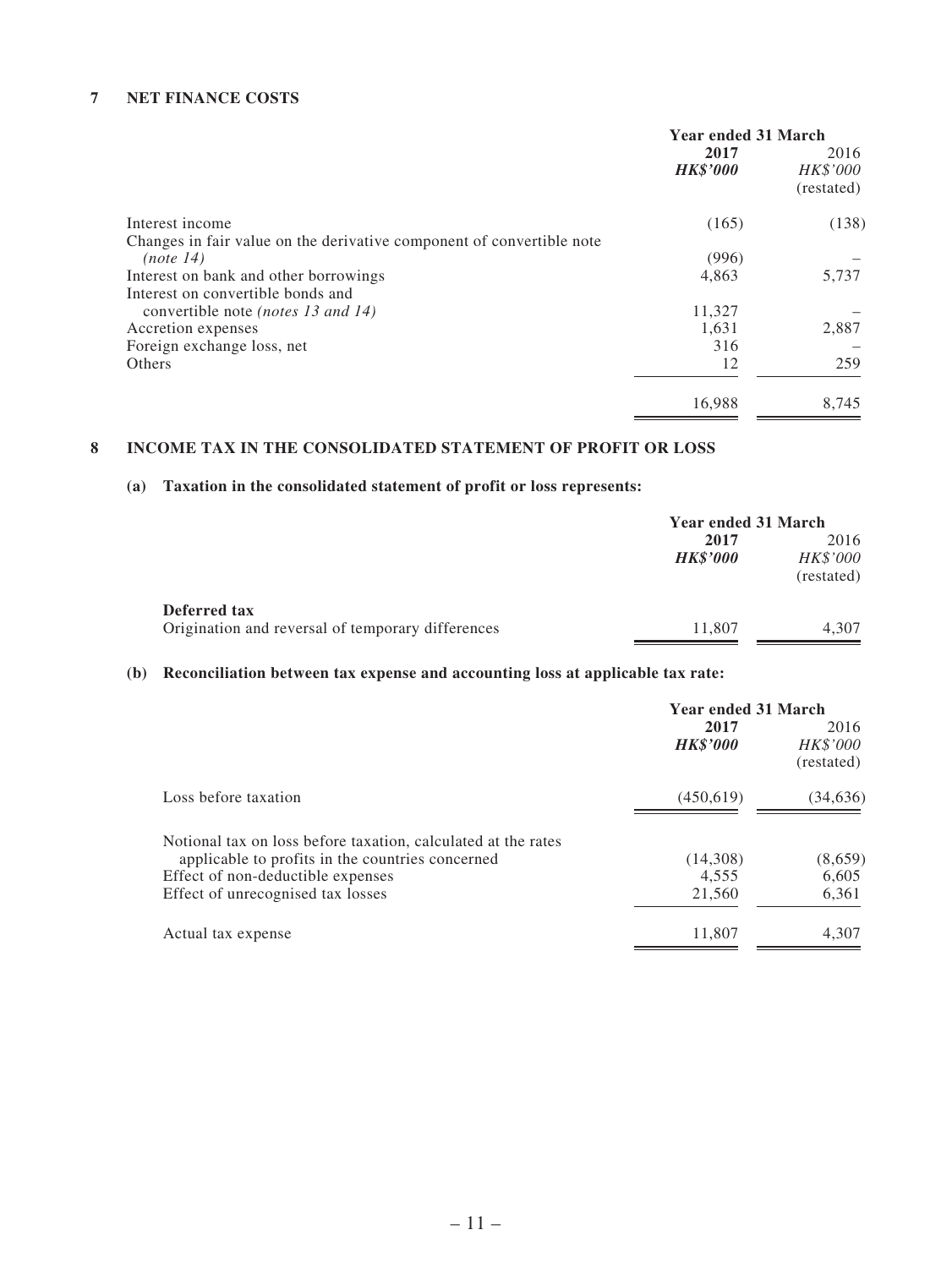Pursuant to the rules and regulations of Bermuda and the British Virgin Islands (the "**BVI**"), the Group is not subject to any income tax in Bermuda and the BVI.

Hongbo Mining and other PRC incorporated subsidiaries of the Company are subject to PRC enterprise income tax at the statutory rate of 25%.

Certain Hong Kong incorporated subsidiaries of the Company are subject to Hong Kong Profits Tax which is calculated at 16.5% of the estimated assessable profits.

No provisions for Hong Kong profits tax and PRC enterprise income tax have been made as the Group does not have any estimated assessable income arising in Hong Kong or the PRC for both the current and prior year.

#### **9 LOSS PER SHARE**

#### **(a) Basic loss per share**

The calculation of basic loss per share is based on the loss attributable to ordinary equity shareholders of the Company of HK\$462,426,000 (2016 (restated): HK\$38,943,000) and the weighted average of 1,402,771,000 ordinary shares (2016 (restated): 974,031,000 shares) in issue during the year.

As the capital of Hongbo Mining is not sub-divided into shares, when calculating basic loss per share for the year ended 31 March 2016, the weighted average number of shares used is based on the number of ordinary shares that have been in substance issued by the Company for the acquisition of Hongbo Mining as part of the Reverse Takeover Transaction (note 2(b)).

When calculating the basic loss per share for the year ended 31 March 2017, the weighted average number of shares used from the beginning of the year to the Completion Date is based on the number of ordinary shares that have been in substance issued by the Company for the acquisition of Hongbo Mining (as described above), and the weighted average number of shares for the rest of the period is based on the actual number of the Company's ordinary shares in issue from the Completion Date to 31 March 2017.

#### **(b) Diluted loss per share**

No adjustment has been made to the basic loss per share amounts presented for the years ended 31 March 2017 and 2016 in respect of a dilution as the impact of the convertible bonds, convertible note and preferred shares had an anti-dilutive effect on the basic loss per share amounts presented.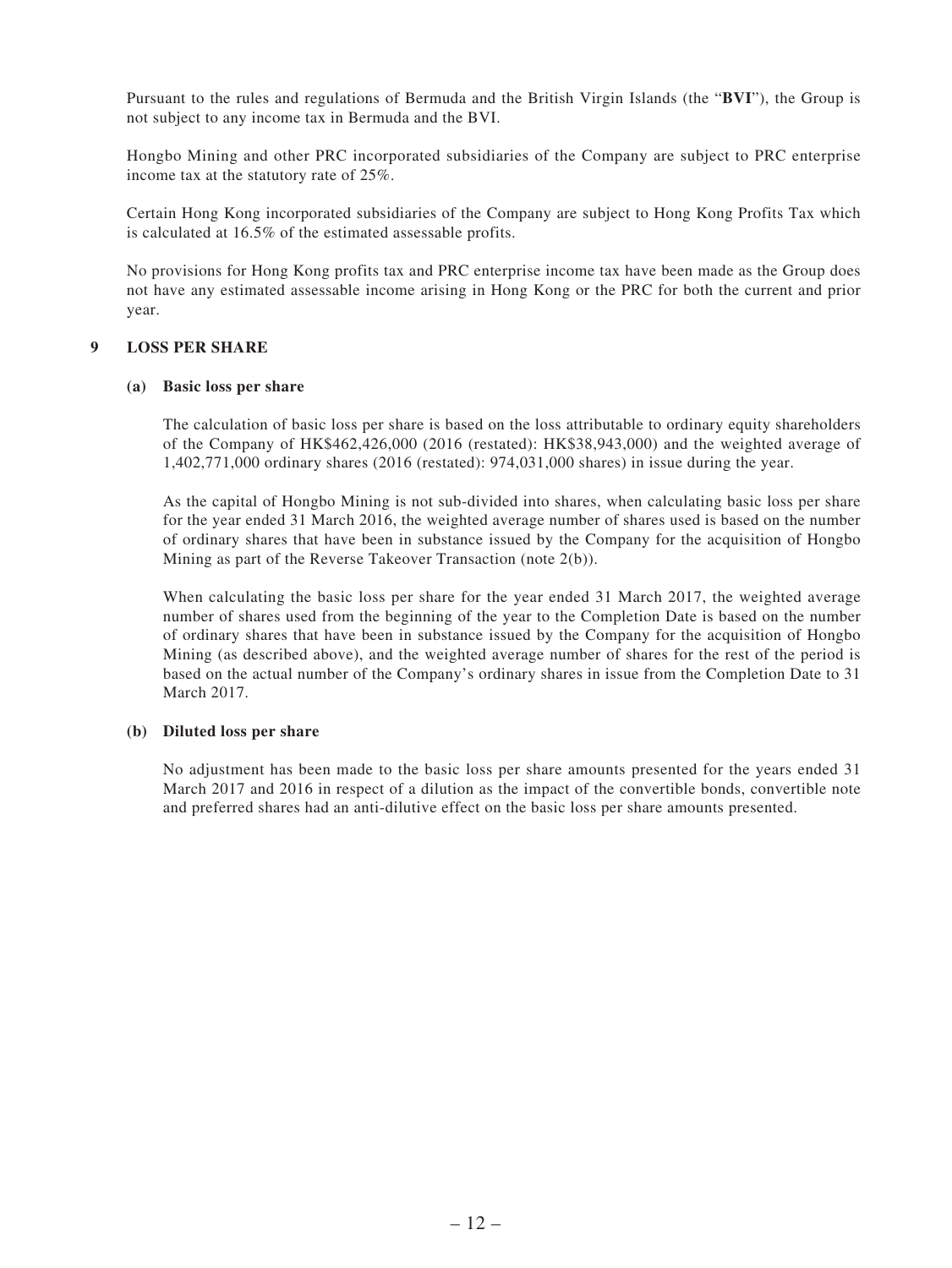#### **10 TRADE AND OTHER RECEIVABLES**

|                                                   | At 31 March<br>2017<br><b>HK\$'000</b> | At 31 March<br>2016<br>HK\$'000<br>(restated) | At 1 April<br>2015<br>HK\$'000<br>(restated) |
|---------------------------------------------------|----------------------------------------|-----------------------------------------------|----------------------------------------------|
| Trade receivables                                 | 49,368                                 | 53,719                                        | 50,320                                       |
| Receivables of preferred shares                   | 853,347                                |                                               |                                              |
| Other receivables due from former related parties |                                        |                                               |                                              |
| — holding company                                 |                                        |                                               | 27,107                                       |
| — fellow subsidiaries                             |                                        | 7,483                                         | 47,248                                       |
| Others                                            | 6,817                                  | 7,685                                         | 12,246                                       |
| Loan and receivables                              | 909,532                                | 68,887                                        | 136,921                                      |
| Prepayment to suppliers                           | 21,005                                 | 9,098                                         | 8,788                                        |
| Performance deposit for Stonegate Acquisition     | 181,884                                |                                               |                                              |
|                                                   | 1,112,421                              | 77,985                                        | 145,709                                      |

At 31 March 2017 and 2016, amounts due from former related parties were unsecured, interest-free and had no fixed terms of repayment.

All of the trade and other receivables (including amounts due from former related parties) are expected to be recovered or recognised as expense within one year.

#### **(a) Ageing analysis**

As of the end of the reporting period, the ageing analysis of trade receivables, based on the invoice date (or date of revenue recognition, if earlier) and net of allowance for doubtful debts, is as follows:

|                                 | At 31 March<br>2017<br><b>HK\$'000</b> | At 31 March<br>2016<br>HK\$'000<br>(restated) |
|---------------------------------|----------------------------------------|-----------------------------------------------|
| Within 1 month<br>1 to 6 months | 10,167<br>39,201                       | 8,019<br>45,700                               |
|                                 | 49,368                                 | 53,719                                        |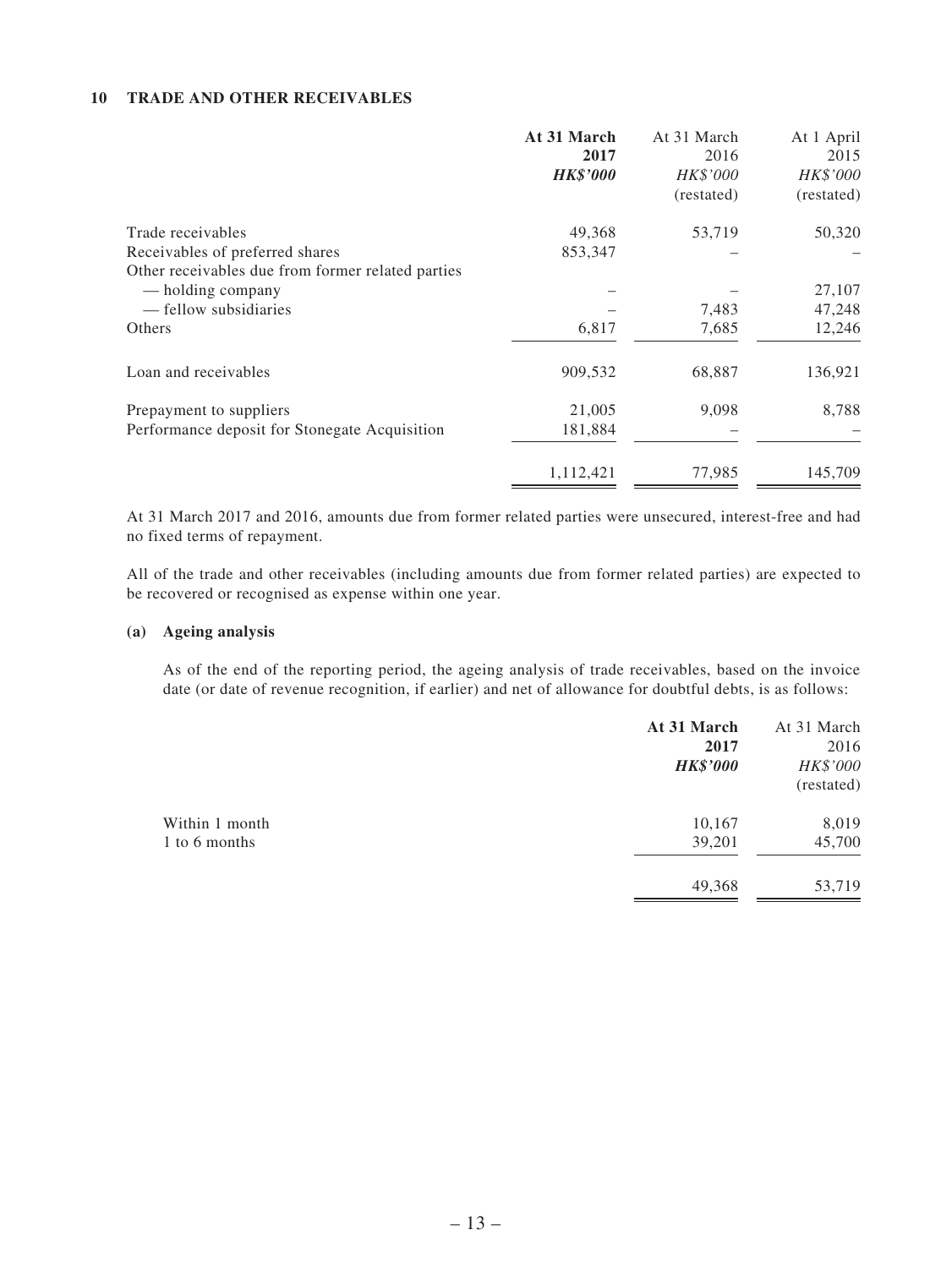#### **(b) Impairment of trade receivables**

Impairment losses in respect of trade receivables is recorded using an allowance account unless the Group is satisfied that recovery of the amount is remote, in which case the impairment loss is written off against trade receivables.

The ageing analysis of trade debtors and bills receivable that are neither individually nor collectively considered to be impaired are as follows:

|                                                   | At 31 March<br>2017<br><b>HK\$'000</b> | At 31 March<br>2016<br>HK\$'000<br>(restated) |
|---------------------------------------------------|----------------------------------------|-----------------------------------------------|
| Neither past due nor impaired                     | 39,423                                 | 42,004                                        |
| Less than 1 month past due                        | 9,945                                  | 8,019                                         |
| More than 1 month but less than 3 months past due |                                        | 3,696                                         |
|                                                   | 49,368                                 | 53,719                                        |

Receivables that were past due but not impaired relate to an independent customer that have a good track record with the Group. Based on past experience, management believes that no impairment allowance is necessary in respect of these balances as there has not been a significant change in credit quality and the balances are still considered fully recoverable.

#### **11 TRADE AND OTHER PAYABLES**

|                                              | At 31 March<br>2017<br><b>HK\$'000</b> | At 31 March<br>2016<br>HK\$'000<br>(restated) | At 1 April<br>2015<br>HK\$'000<br>(restated) |
|----------------------------------------------|----------------------------------------|-----------------------------------------------|----------------------------------------------|
| Trade payables                               | 129,501                                | 171,070                                       | 203,362                                      |
| Other payables due to former related parties |                                        |                                               |                                              |
| — holding company                            |                                        |                                               | 71,771                                       |
| — fellow subsidiaries                        |                                        |                                               | 67,253                                       |
| — other related party                        |                                        |                                               | 24,034                                       |
| Taxes other than income tax                  | 9,961                                  | 9,983                                         | 16,091                                       |
| Guarantee deposit                            | 39,424                                 | 42,004                                        | 44,187                                       |
| Payable due to Yanchang                      | 74,723                                 | 92,096                                        | 104,292                                      |
| Interest payable                             | 10,126                                 | 3,822                                         |                                              |
| Others                                       | 9,158                                  | 1,585                                         | 2,287                                        |
|                                              | 272,893                                | 320,560                                       | 533,277                                      |

All of the trade and other payables (including amounts due to former related parties) are expected to be settled within one year or are repayable on demand.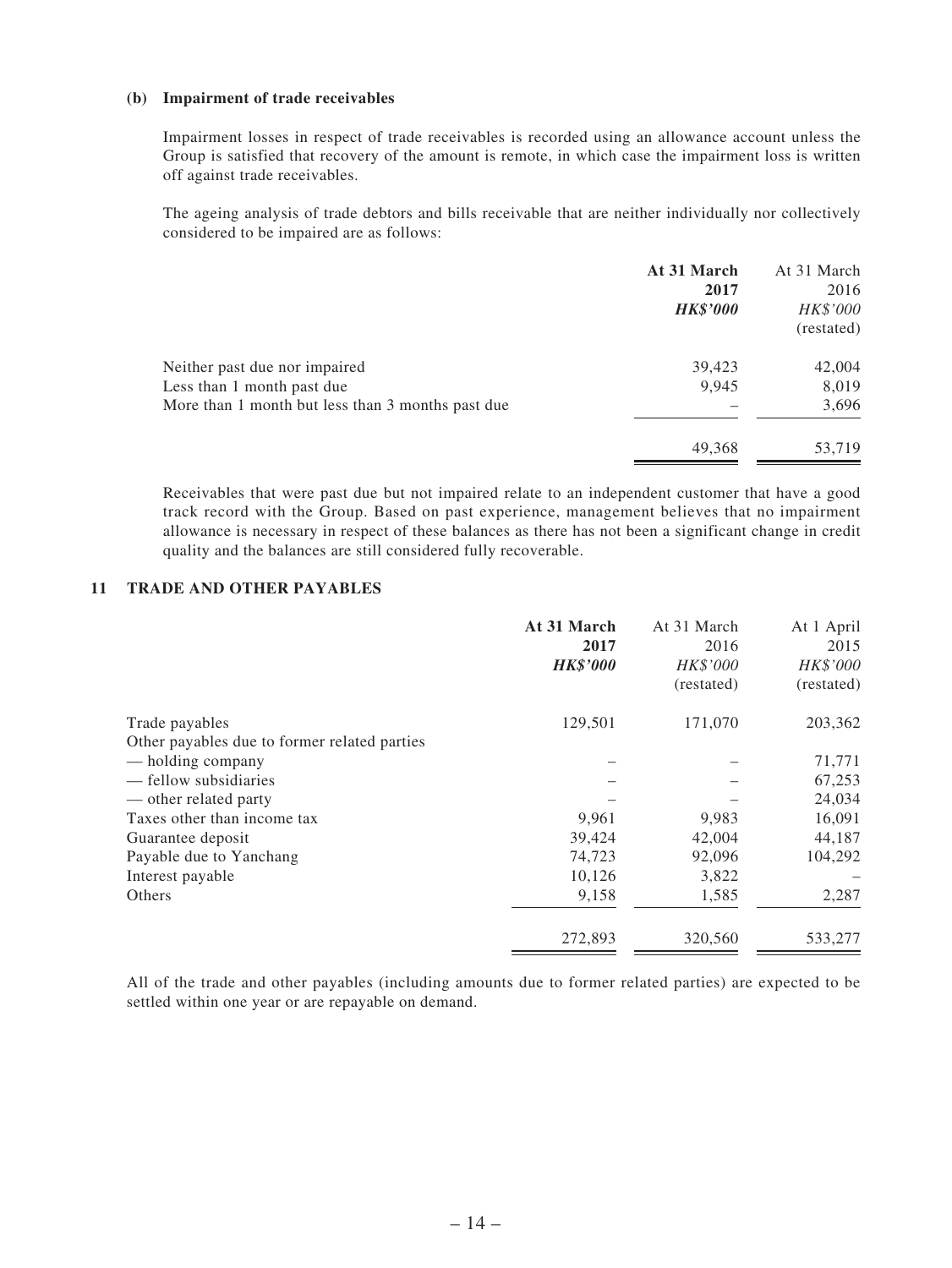As of the end of the reporting period, the ageing analysis of trade payables, based on the invoice date (or date of recognition, if earlier), is as follows:

|                                 | At 31 March<br>2017<br><b>HK\$'000</b> | At 31 March<br>2016<br>HK\$'000<br>(restated) |
|---------------------------------|----------------------------------------|-----------------------------------------------|
| Within 1 year                   | 55,503                                 | 47,817                                        |
| Over 1 year but within 2 years  | 36,582                                 | 103,949                                       |
| Over 2 years but within 3 years | 33,226                                 | 17,736                                        |
| Over 3 years                    | 4,190                                  | 1,568                                         |
| Trade payables                  | 129,501                                | 171,070                                       |

#### **12 BANK AND OTHER BORROWINGS**

At 31 March 2017, the bank and other borrowings were repayable as follows:

|                            | At 31 March     | At 31 March     | At 1 April |
|----------------------------|-----------------|-----------------|------------|
|                            | 2017            | 2016            | 2015       |
|                            | <b>HK\$'000</b> | <i>HK\$'000</i> | HK\$'000   |
|                            |                 | (restated)      | (restated) |
| Within 1 year or on demand | 101,375         | 108,011         | 244,993    |
|                            |                 |                 |            |

At 31 March 2017, the bank and other borrowings were as follows:

|                                                          | At 31 March<br>2017<br><b>HK\$'000</b> | At 31 March<br>2016<br>HK\$'000<br>(restated) | At 1 April<br>2015<br>HK\$'000<br>(restated) |
|----------------------------------------------------------|----------------------------------------|-----------------------------------------------|----------------------------------------------|
| Bank borrowing                                           |                                        |                                               | 37,369                                       |
| Other borrowings — unsecured<br>— former related parties |                                        |                                               | 207,624                                      |
| — third party                                            | 101,375                                | 24,002                                        |                                              |
| Other borrowings — secured                               |                                        | 84,009                                        |                                              |
|                                                          | 101,375                                | 108,011                                       | 244,993                                      |

During the year ended 31 March 2017, the Group obtained the following short-term loans:

- (i) RMB70,000,000 (equivalent to approximately HK\$78,847,000) from China Merchants Bank Co., Ltd. entrusted by a third party, Guangzhou Zhang Su Investment Consulting Co., Ltd. ("**Zhang Su**"). This loan is unsecured, bearing interest at a fixed rate of 4.8% per annum and repayable within 3 months; and
- (ii) RMB20,000,000 (equivalent to approximately HK\$22,528,000) from China Merchants Bank Co., Ltd. entrusted by a third party, Xizang Zhuo Chuang Investment Co., Ltd ("**Zhuo Chuang**"). This loan is unsecured, bearing interest at a fixed rate of 4.35% per annum and repayable within 1 year.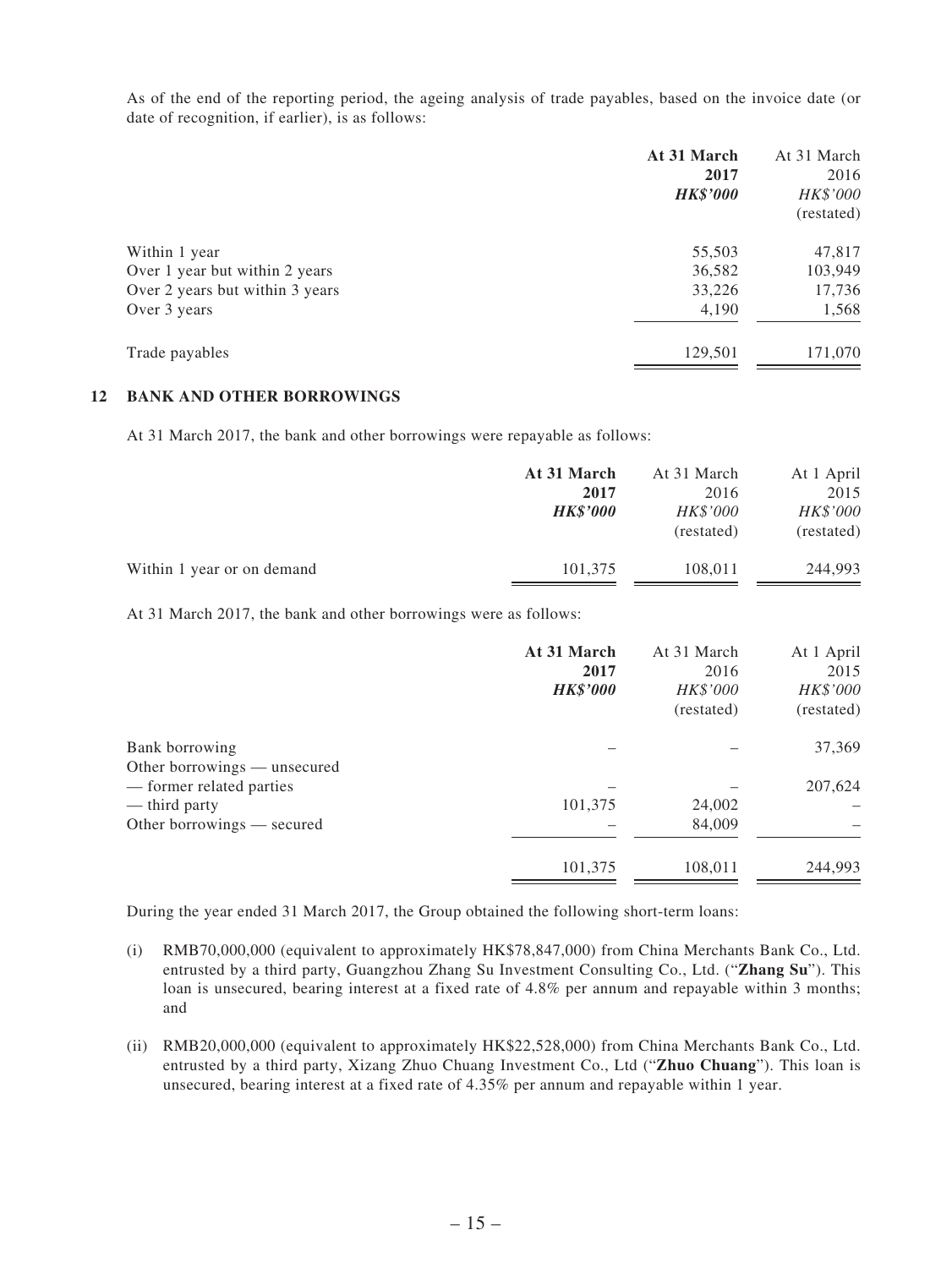#### **13 CONVERTIBLE BONDS**

|         | component                    | <b>Total</b> |
|---------|------------------------------|--------------|
|         | <b>HK\$'000</b>              | HK\$'000     |
| 114,208 | 133,092                      | 247,300      |
| 3,133   |                              | 3,133        |
| (800)   |                              | (800)        |
| 116,541 | 133,092                      | 249,633      |
|         | component<br><b>HK\$'000</b> |              |

The convertible bonds have total nominal value of HK\$120,000,000 and interest at 1 % per annum which is payable half year in arrears. The convertible bonds are convertible into the Company's ordinary shares at a conversion price of HK\$0.0672 per share at any time before 30 April 2018.

#### **14 CONVERTIBLE NOTE**

|                                                                                       | Liability<br>component<br>HK\$'000 | <b>Derivative</b><br>component<br>HK\$'000 | <b>Equity</b><br>component<br>HK\$'000 | <b>Total</b><br>HK\$'000 |
|---------------------------------------------------------------------------------------|------------------------------------|--------------------------------------------|----------------------------------------|--------------------------|
| At 29 July 2016<br>Interest expenses (note 7)<br>Fair value changes on the derivative | 211,218<br>8.194                   | 4,199                                      | 34,583                                 | 250,000<br>8,194         |
| component ( <i>note</i> 7)                                                            |                                    | (996)                                      |                                        | (996)                    |
| At 31 March 2017                                                                      | 219,412                            | 3,203                                      | 34,583                                 | 257,198                  |

On 29 July 2016, the Company issued the convertible note with an aggregate principal amount of HK\$250,000,000. According to the terms of the convertible note, no interest shall be payable on the entire principal amount and the maturity date is the third anniversary of the completion date, i.e. 29 July 2019. The holder of the convertible note ("**CN holder**") has the right to convert the convertible note into the Company's 373,357,228 ordinary shares at a conversion price of HK\$0.6696 per share. During the period starting from the first day of the 31st month following 29 July 2016, the CN holder has the right to request the Company to redeem the convertible note by paying the CN holder a redemption premium of HK\$125,000,000 as well as the principal amount of HK\$250,000,000.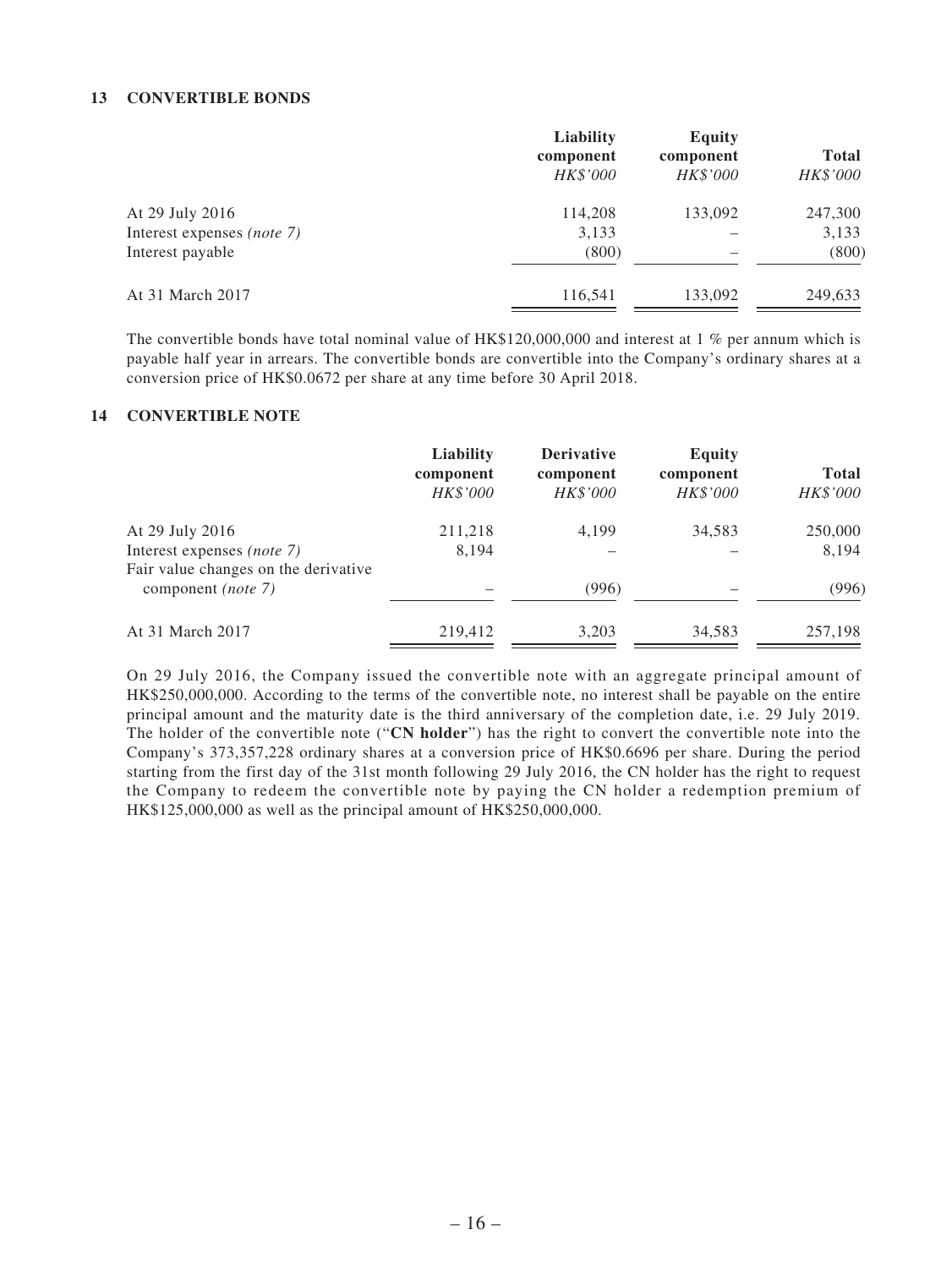#### **15 CAPITAL, RESERVES AND DIVIDENDS**

#### **(a) Dividends**

There is no dividend declared attributable to the year ended 31 March 2017 (2016: Nil).

There is no dividends payable to owners of the Company attributable to previous financial year, approved and paid during the year ended 31 March 2017 (2016: Nil).

#### **(b) Share capital**

|                                                                                                                                | <b>Ordinary shares</b>      |                                     | <b>Preferred shares</b>     |                                     | <b>Total</b>                |                                     |  |
|--------------------------------------------------------------------------------------------------------------------------------|-----------------------------|-------------------------------------|-----------------------------|-------------------------------------|-----------------------------|-------------------------------------|--|
|                                                                                                                                | Number of<br>shares<br>'000 | <b>Nominal</b><br>value<br>HK\$'000 | Number of<br>shares<br>'000 | <b>Nominal</b><br>value<br>HK\$'000 | Number of<br>shares<br>'000 | <b>Nominal</b><br>value<br>HK\$'000 |  |
| Shares of HK\$0.01 each                                                                                                        |                             |                                     |                             |                                     |                             |                                     |  |
| Authorised:                                                                                                                    |                             |                                     |                             |                                     |                             |                                     |  |
| At 1 April 2015 and<br>31 March 2016<br>Increase in authorised<br>shares (note $(i)$ )                                         | 8,000,000                   | 80,000                              | 5,000,000                   | 50,000                              | 8,000,000<br>5,000,000      | 80,000<br>50,000                    |  |
| At 31 March 2017                                                                                                               | 8,000,000                   | 80,000                              | 5,000,000                   | 50,000                              | 13,000,000                  | 130,000                             |  |
| Issued, paid or payable:<br>At 1 April 2015 and<br>31 March 2016<br>Allotment and issuance of<br>shares ( <i>note</i> $(ii)$ ) | 347,326<br>1,269,415        | 3,473<br>12,694                     | 2,747,909                   | 27,479                              | 347,326<br>4,017,324        | 3,473<br>40,173                     |  |
| At 31 March 2017                                                                                                               | 1,616,741                   | 16,167                              | 2,747,909                   | 27,479                              | 4,364,650                   | 43,646                              |  |

*Note:*

- (i) Pursuant to a special resolution passed on 22 July 2016, the authorised share capital of the Company was increased from HK\$80,000,000 to HK\$130,000,000 by the creation of 5,000,000,000 preferred shares of HK\$0.01 each.
- (ii) At the Completion Date, the Company issued 1,269,414,575 ordinary shares at a subscription price of HK\$0.6696 per share for cash and 2,747,909,199 preferred shares at a subscription price of HK\$0.6696 per share.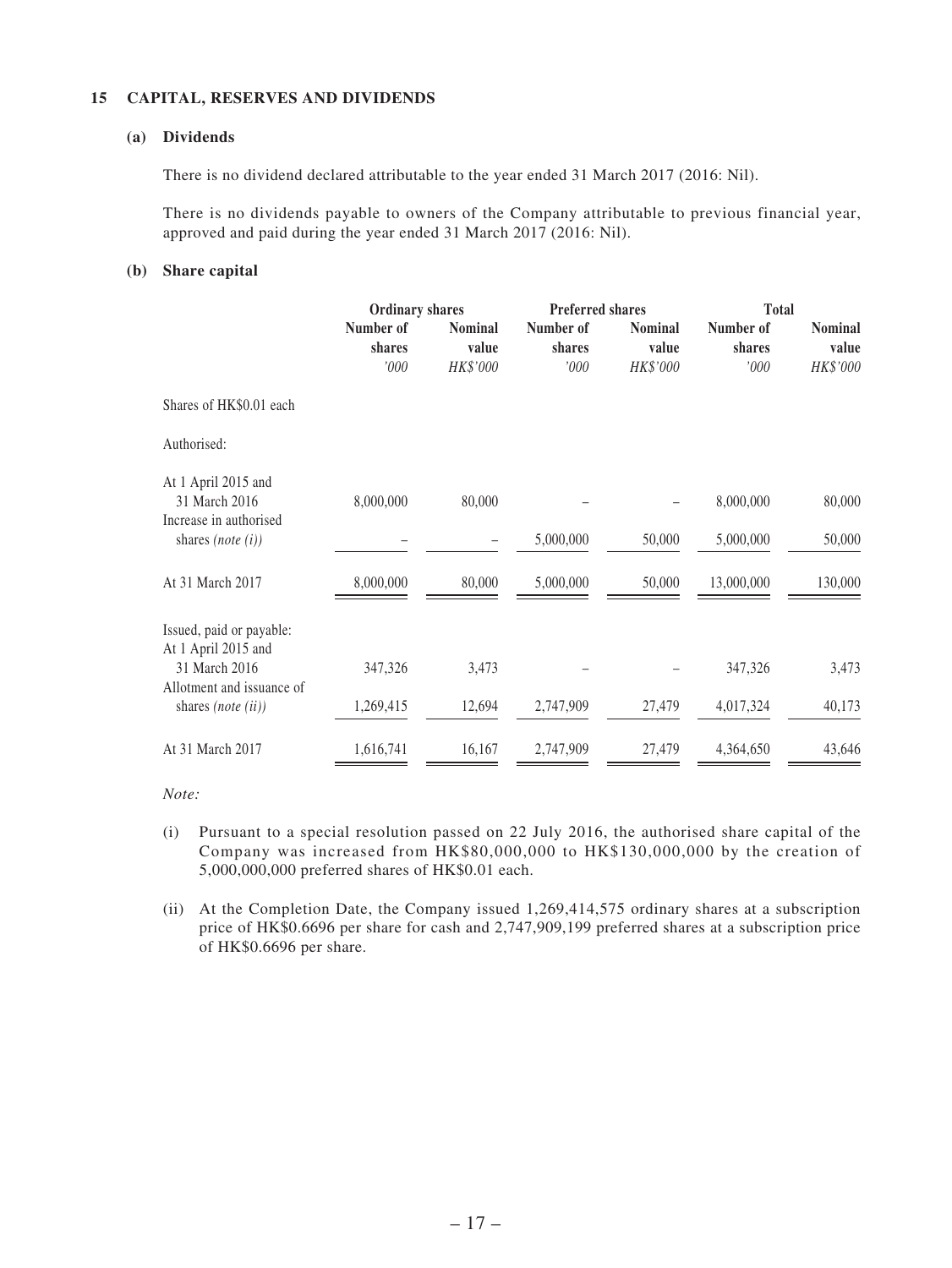#### *Key terms of the preferred shares*

- The total cash consideration for the subscription is HK\$1,840,000,000, of which HK\$986,653,000 has been received as at 31 March 2017 and the remaining HK\$853,347,000 shall be fully received within one year of the Completion Date;
- • Holders of fully-paid preferred shares will be entitled to all rights and privileges of the preferred shares;
- • None of the preferred shares shall confer on the holders thereof the right to receive out of the funds of the Company available for distribution;
- • The holders of the preferred shares shall be entitled to the net assets of the Company on an as-ifconverted basis. Even if the preferred shares are not fully paid on liquidation, winding up or dissolution of the Company, the preferred shares shall entitle the holder the Company's net assets and at the same time the Company has the right to request full payment of the subscription price from the holder; and
- The fully-paid preferred shares are convertible into the Company's ordinary shares.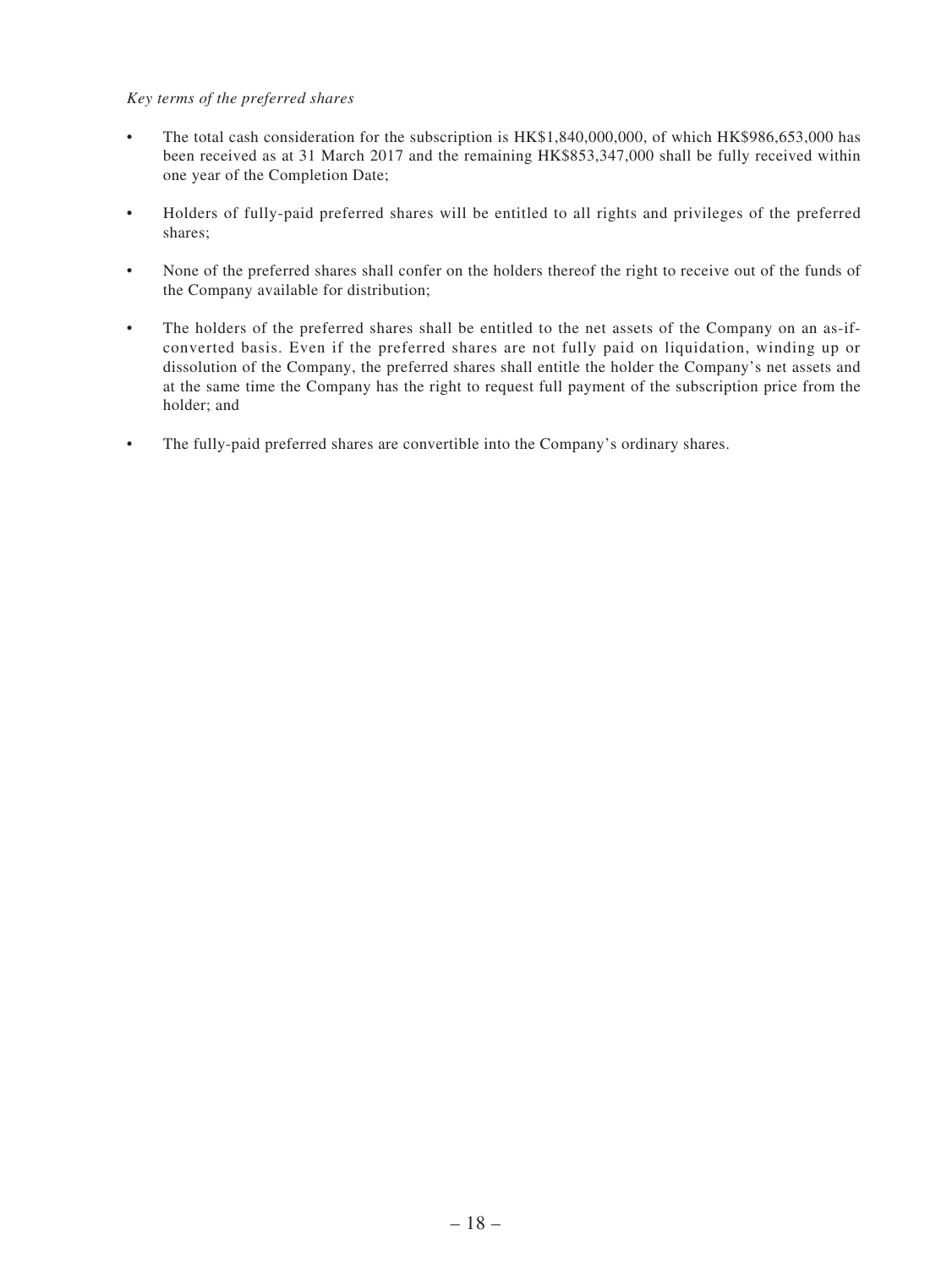### **BUSINESS REVIEW**

# **Change of the Group's principal activities and effects on financial reporting of the Group for the Reverse Takeover Transaction**

Following the completion of the Reverse Takeover Transaction on 29 July 2016 (the "**Completion Date**"), the Group has ceased its hotel and restaurant operations and has become principally engaged in the exploration, development, production and sale of crude oil in the People's Republic of China (the "**PRC**").

The Reverse Takeover Transaction has been structured such that the Company acquired the entire equity interest of Xilin Gol League Hongbo Mining Development Company Limited\* 錫林郭勒盟宏博礦業開發有限公司 ("**Hongbo Mining**"), with Titan Gas Technology Investment Limited ("**Titan Gas**") becoming the majority shareholder of the combined group as a result. In addition, as the Company divested its entire original business as part of the Reverse Takeover Transaction, the overall transaction does not constitute a business combination in accordance with HKFRS 3 *Business Combinations*. Instead, Hongbo Mining was deemed to have issued shares to acquire the identifiable net liabilities and the listing status of the Company in accordance with HKFRS 2 *Share-based Payment*.

Accordingly, the consolidated financial information has been presented as a continuation of the financial information of Hongbo Mining, such that:

- (i) the assets and liabilities of Hongbo Mining were recognised and measured at their carrying amounts;
- (ii) the identifiable assets and liabilities of the Company were recognised and measured initially at their fair value on the Completion Date; and
- (iii) the comparative information presented in the financial information was restated to be that of Hongbo Mining adjusted to reflect the Company's capital structure.

In addition, the difference in the fair value of the shares deemed to have been issued by Hongbo Mining and the fair value of the Company's identifiable net liabilities has been accounted for as payment for a service of a stock exchange listing for Hongbo Mining's business, and recognised in profit or loss for the year.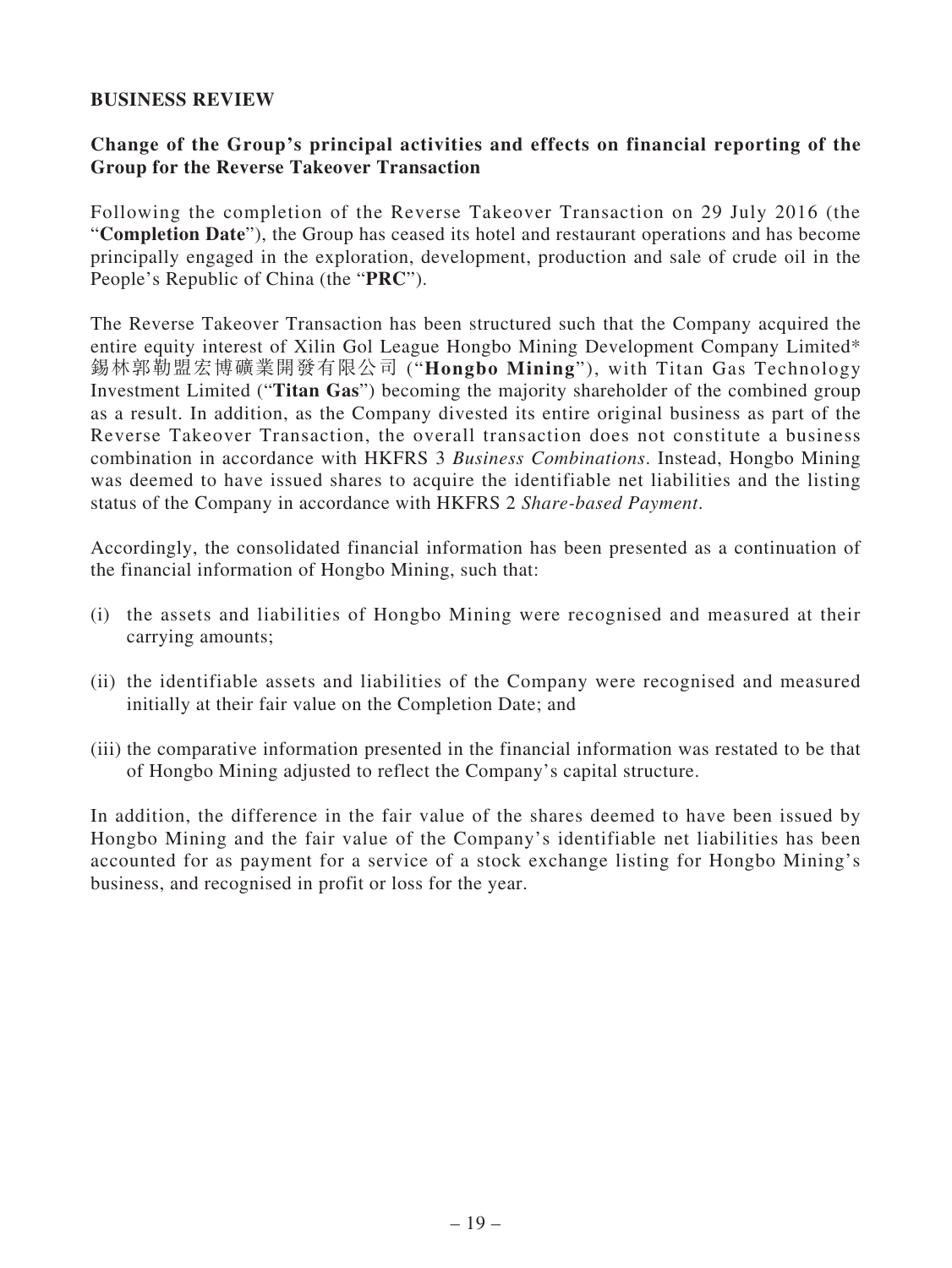# **Review of upstream oil and gas industry and the Group's business operations**

For the year ended 31 March 2017, the upstream oil and gas industry experienced a substantial business cyclical downturn (the monthly average Brent Crude spot price was US\$50.2 (equivalent to HK\$390.1) per barrel for the year ended 31 March 2017). As a result of the depressed oil prices and economic fluctuation, the Group's oil production volume decreased by 27.1% to 291,809 barrels (2016: 400,184 barrels); gross and net oil sales volume decreased by 26.4% to 292,287 barrels and 233,830 barrels (2016: 396,981 barrels and 317,585 barrels), respectively, and gross and net revenue decreased by 30.7% to HK\$96.0 million and HK\$76.8 million (2016 (restated): HK\$138.5 million and HK\$110.8 million), respectively.

In response to the low selling prices, the Group has actively adopted well control measures to stabilise the oil production and build up reserves for the year ended 31 March 2017. Furthermore, a portion of the existing wells of the Group have entered the downward phase of the natural production cycle, and thus the decline in production is considered a normal phenomenon. It is also important to note that the Brent Crude oil price rebounded from the lowest price of US\$26 per barrel (equivalent to HK\$202.1 per barrel) on 20 January 2016 to US\$53.5 per barrel (equivalent to HK\$415.8 per barrel) on 31 March 2017. In view of the optimistic oil price trend and after completion of the Subscription (as defined below), the Group had drilled 6 wells and fractured 13 producing wells in Block 212 during the year ended 31 March 2017. As at 31 March 2017, among the 6 drilled wells, 3 of which had been completed, while the remaining 3 were pending for completion. Although the current daily production remains affected by the low oil prices and natural production declines correspondingly, a production boost is expected after these development plans (including new drilling work and fracturing) have come into operation for a few months.

# **Acquisition of oil and gas producing assets in the United States of America (the "US")**

On 21 November 2016 (local time in Houston, Texas, the US), the Company entered into an assets purchase agreement ("**APA**") with Stonegate Production Company, LLC, Stonegate Dimmit Properties, LLC and/or Dimmit/La Salle Saltwater Disposal Company, LLC (the "**Stonegate Sellers**"). Pursuant to the APA, the Company has conditionally agreed to acquire and the Stonegate Sellers have conditionally agreed to sell the oil and gas related assets of the Stonegate Sellers in the Eagle Ford region of South Texas, the US (the "**Target Assets**") at a purchase price of US\$278 million (equivalent to HK\$2,156 million) (subject to adjustments in accordance with the APA) (the "**Stonegate Acquisition**").

Subsequently, on 6 March 2017, the Company entered into an assignment agreement with Rockgate Production Company LLC (a wholly-owned subsidiary of the Company in the US) ("**Rockgate**") for US\$10 and other good and valuable consideration, pursuant to which the Company has agreed to assign all of its right, title and interest under the APA to Rockgate and Rockgate has agreed to assume all the obligations and liabilities of the Company under the APA accruing from and after 7:00 a.m., central time, on 1 July 2016.

The Company obtained shareholders' approval in respect of the entering into of the APA and the transactions contemplated thereunder on 31 March 2017.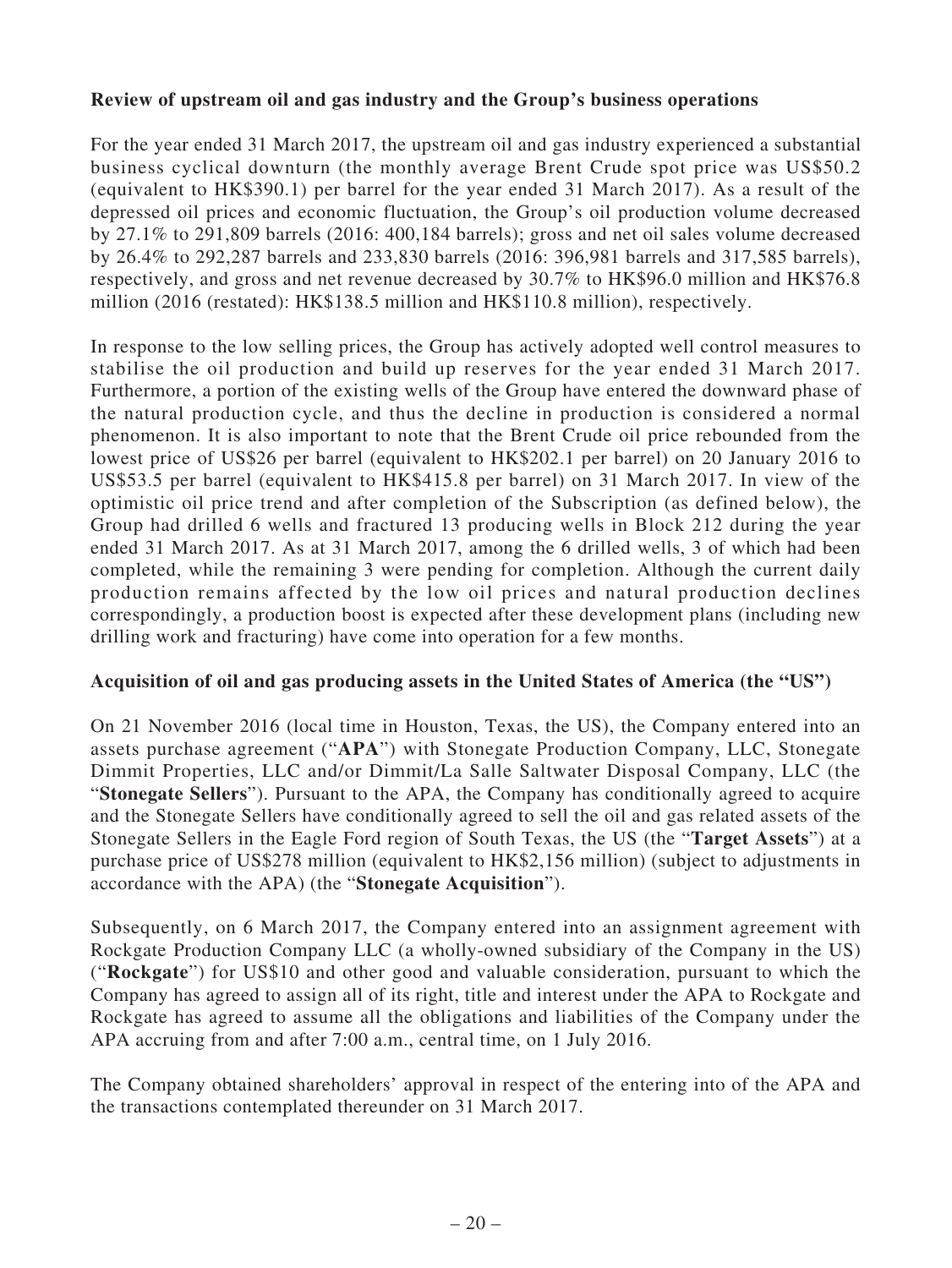Under the APA, all conditions shall have been satisfied or, if applicable, waived pursuant to the terms of the APA and the closing shall have been consummated by the end date (the "**End Date**") (i.e. 4 May 2017), provided however, among others, that if all conditions other than the obtaining of the approval (the "**CFIUS Approval**") from the Committee in Foreign Investment in the US (the "**CFIUS**") have been satisfied by the End Date, the Stonegate Sellers or the Company shall have the option to extend the End Date by 30 additional days, which can be further extended by mutual written agreement of all parties to the APA. Closing shall take place, as soon as possible, but in no event later than 5 business days (the "**Closing Counting Days**") after the fulfilment, or if applicable, waiver of the conditions (other than those conditions cannot be satisfied until the time of the closing, but subject to the satisfaction or waiver), or at such time as the Stonegate Sellers and the Company may agree in writing.

On 28 April 2017, the Company announced that, in order to accommodate the additional time needed for CFIUS to evaluate and approve the Stonegate Acquisition, Rockgate and the Stonegate Sellers entered into the first amendment to the APA, agreeing that the End Date set forth in the APA (i.e. 4 May 2017) would be changed to 18 July 2017, and the extension of the End Date would be changed from 30 additional days to 11 additional business days. In addition, Rockgate and the Stonegate Sellers have agreed that the Closing Counting Days would be changed from 5 business days to 10 business days and the transaction support agreement entered into by, among others, the Company, certain creditors holding liens on the Target Assets, and certain holders of Series A Units, or of Series A Units and Series B Units, as applicable, in Stonegate (together holding and controlling at least 98% of the issued and outstanding Series A Units in Stonegate) (the "**Unitholders**"), would also be extended to conform to the extension of the End Date of the APA. Subject to the results of further communication with CFIUS, the Company and the Stonegate Sellers may agree to further amend the APA.

For details of the Stonegate Acquisition, please refer to the announcements of the Company dated 22 November 2016, 31 March 2017 and 28 April 2017, and the circular of the Company dated 9 March 2017 published on the website of the Stock Exchange (**http://www.hkexnews.hk/**).

# **Use of proceeds from the Subscription and the Convertible Note Subscription**

On 29 July 2016, the Company completed, among others, the following transactions:

- 1. a subscription of certain ordinary shares and preferred shares issued by the Company to Titan Gas and other subscribers (the "**Subscription**"); and
- 2. a subscription of certain convertible notes issued by the Company to League Way Ltd. (the "**CN Subscription**").

On 8 March 2017, the Company announced that, in view of the acquisition of the Target Assets, it proposed to allocate part of the proceeds available from the Subscription and the CN Subscription to finance the said acquisition. For details and reasons for the change in use of proceeds, please refer to the announcement of the Company dated 8 March 2017.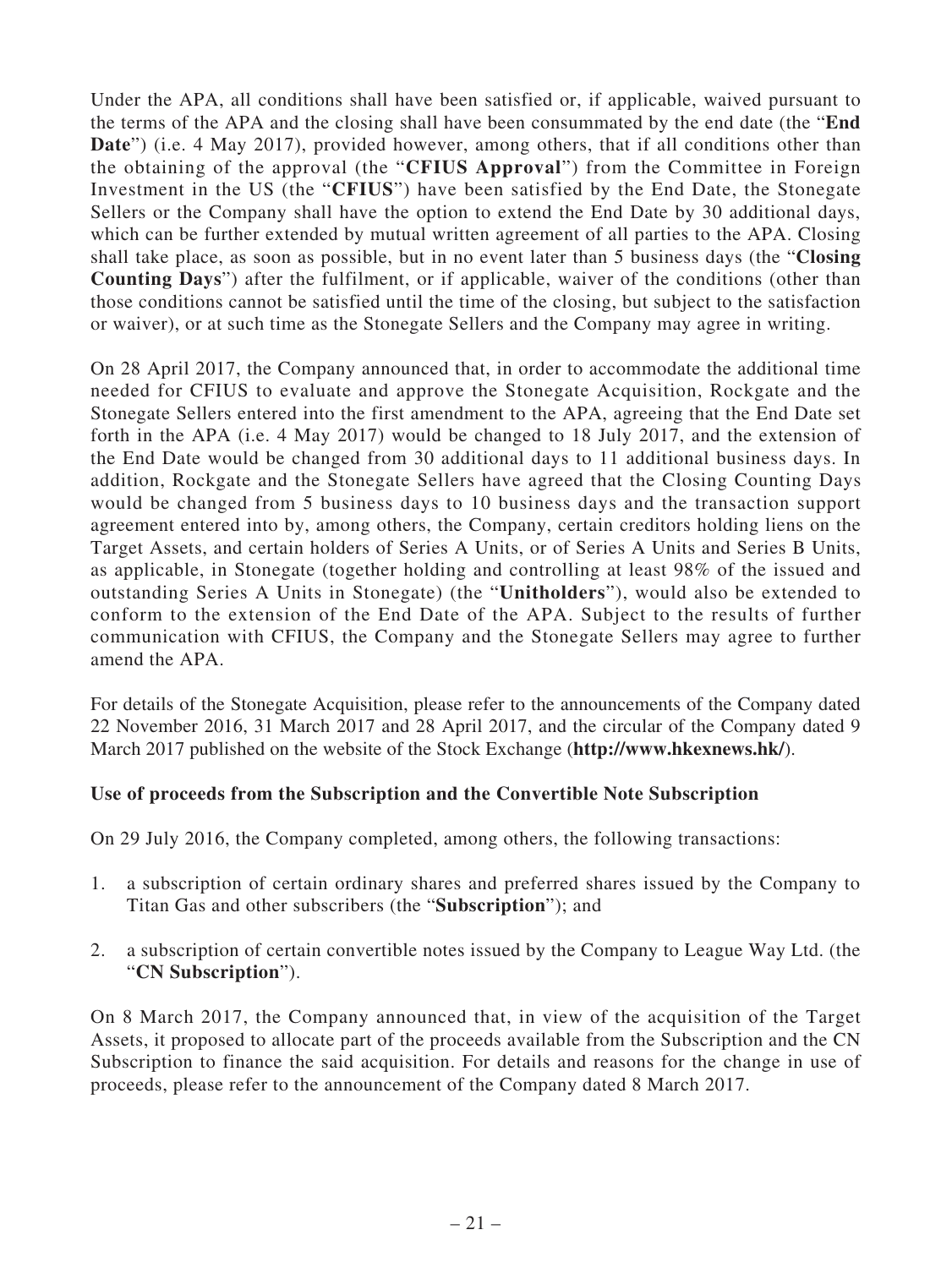The following table summarises the proposed use of proceeds (before and after the reallocation as announced on 8 March 2017) and the actual use of such proceeds as at 31 March 2017:

| <b>Transaction</b> | Gross<br>proceeds<br>HK\$ million | Amount<br>received as<br>31 March<br>2017<br>HK\$ million | HK\$ million | Amount Use of proceeds<br>at receivable as (before reallocation as<br>at 31 March announced on<br>2017 8 March 2017)                                                           | Use of proceeds<br>(after reallocation as<br>announced on<br>8 March 2017)                                                               | Actual use of proceeds<br>as at 31 March 2017                                                                                       |
|--------------------|-----------------------------------|-----------------------------------------------------------|--------------|--------------------------------------------------------------------------------------------------------------------------------------------------------------------------------|------------------------------------------------------------------------------------------------------------------------------------------|-------------------------------------------------------------------------------------------------------------------------------------|
| Subscription       | 2,690                             | 1,836                                                     | $854 -$      | approximately HK\$60<br>million for the payment<br>of the transaction<br>expenses;                                                                                             | approximately HK\$66<br>million for the payment<br>of the transaction<br>expenses;                                                       | approximately HK\$66<br>million was used to<br>settle the payment of the<br>transaction expenses;                                   |
|                    |                                   |                                                           |              | approximately HK\$665 -<br>million for the payment<br>of the consideration for<br>the acquisition of the<br>entire equity interest of<br>Hongbo Mining (the<br>"Acquisition"); | approximately HK\$652 -<br>million for the payment<br>of the consideration for<br>the Acquisition;                                       | approximately HK\$652<br>million was used to<br>settle the payment of the<br>consideration for the<br>Acquisition;                  |
|                    |                                   |                                                           |              | approximately HK\$400 -<br>million to finance the<br>repayment of Hongbo<br>Mining's outstanding<br>payables and<br>borrowings;                                                | approximately HK\$400 -<br>million to finance the<br>repayment of Hongbo<br>Mining's outstanding<br>payables and<br>borrowings;          | approximately HK\$25<br>million was used for<br>repayment of Hongbo<br>Mining's outstanding<br>payables and<br>borrowings; (Note 1) |
|                    |                                   |                                                           |              | approximately HK\$800 -<br>million to finance the<br>development plan of the<br>currently explored areas<br>in Block 212 in Inner<br>Mongolia ("Block 212");                   | approximately HK\$800 -<br>million to finance the<br>development plan of the<br>currently explored areas<br>in Block 212;                | approximately HK\$22<br>million was used for the<br>development work in<br>Block 212 (Note 1); and                                  |
|                    |                                   |                                                           |              | approximately HK\$450 -<br>million for exploration<br>and development of<br>other areas in Block 212;                                                                          | approximately HK\$111 -<br>million to finance the<br>operating expenses of<br>Hongbo Mining as well<br>as the restructured<br>Group; and | approximately HK\$181<br>million was used in<br>respect of the acquisition<br>of the Target Assets<br>(Note 2).                     |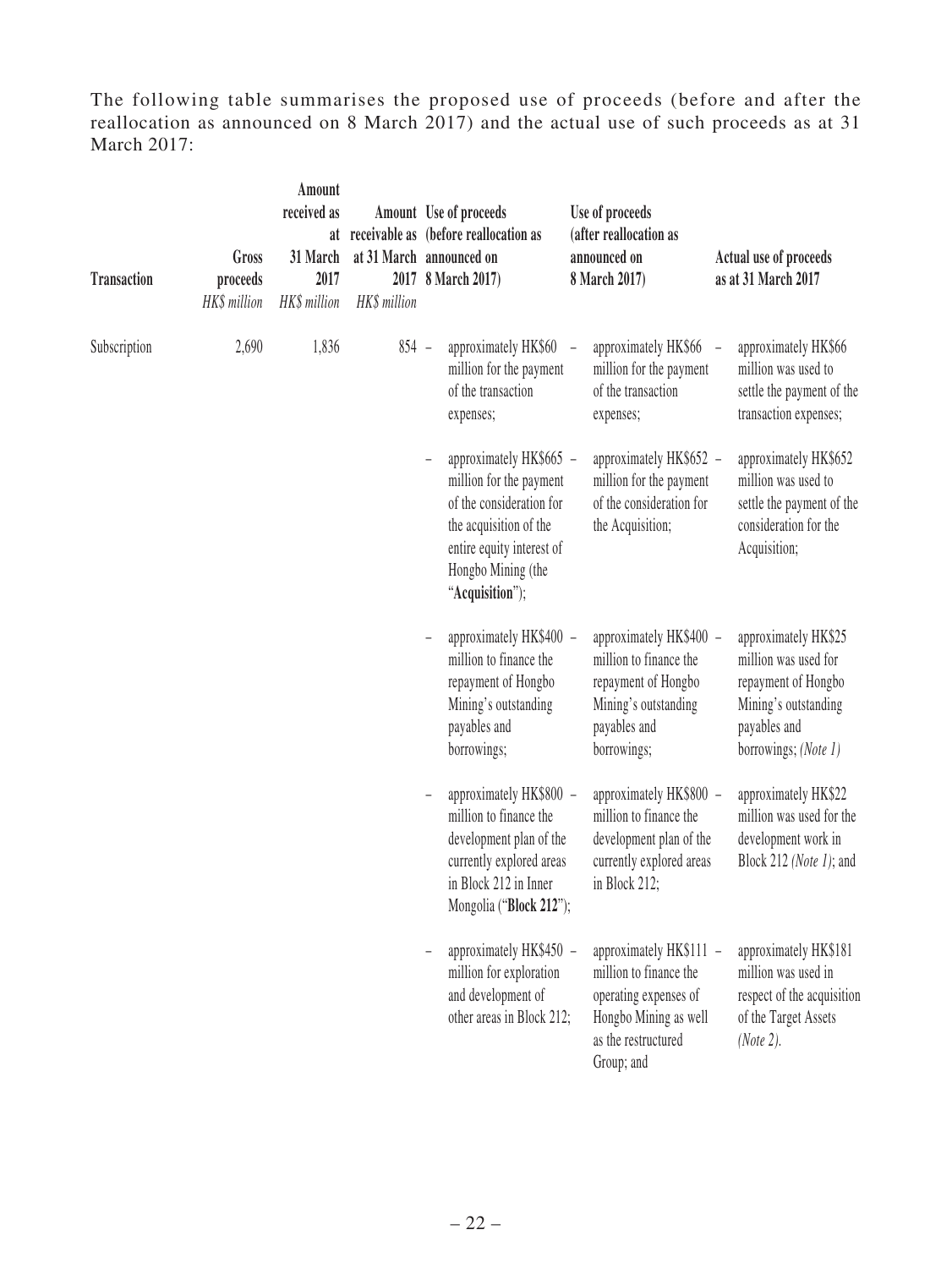| <b>Transaction</b> | Gross<br>proceeds<br>HK\$ million                                    | Amount<br>received as<br>31 March<br>2017<br>HK\$ million | at 31 March announced on<br>HK\$ million | Amount Use of proceeds<br>at receivable as (before reallocation as<br>2017 8 March 2017)                                                                                                                                                              | Use of proceeds<br>(after reallocation as<br>announced on<br>8 March 2017)                                                                                                                                                                            | Actual use of proceeds<br>as at 31 March 2017                                                                |
|--------------------|----------------------------------------------------------------------|-----------------------------------------------------------|------------------------------------------|-------------------------------------------------------------------------------------------------------------------------------------------------------------------------------------------------------------------------------------------------------|-------------------------------------------------------------------------------------------------------------------------------------------------------------------------------------------------------------------------------------------------------|--------------------------------------------------------------------------------------------------------------|
|                    |                                                                      |                                                           |                                          | approximately HK\$115 -<br>million to finance the<br>operating expenses of<br>Hongbo Mining as well<br>as the restructured<br>Group; and                                                                                                              | approximately HK\$661<br>million for expanding<br>the business of the<br>Group by acquiring other<br>oil companies and the<br>further exploration,<br>development and<br>production of the other<br>newly acquired oil and<br>gas projects.           |                                                                                                              |
|                    |                                                                      |                                                           |                                          | approximately HK\$200<br>million for expanding<br>the business of the<br>Group by acquiring other<br>oil companies and the<br>further exploration,<br>development and<br>production of the other<br>newly acquired oil and<br>gas projects.           |                                                                                                                                                                                                                                                       |                                                                                                              |
| CN Subscription    | 250 (being the<br>principal<br>amount of the<br>convertible<br>note) | 250                                                       | $Nil -$                                  | approximately HK\$200 -<br>million to expand the<br>restructured Group's<br>business by acquiring<br>other oil companies and<br>the further exploration,<br>development and<br>production of the other<br>newly acquired oil and<br>gas projects; and | approximately HK\$200 -<br>million to expand the<br>restructured Group's<br>business by acquiring<br>other oil companies and<br>the further exploration,<br>development and<br>production of the other<br>newly acquired oil and<br>gas projects; and | approximately HK\$27<br>million was used for the<br>general working capital<br>of the restructured<br>Group. |
|                    |                                                                      |                                                           |                                          | approximately HK\$50<br>million to finance the<br>operations of Hongbo<br>Mining and to be used as<br>general working capital<br>of the restructured<br>Group.                                                                                        | approximately HK\$50<br>million to finance the<br>operations of Hongbo<br>Mining and to be used as<br>general working capital<br>of the restructured<br>Group.                                                                                        |                                                                                                              |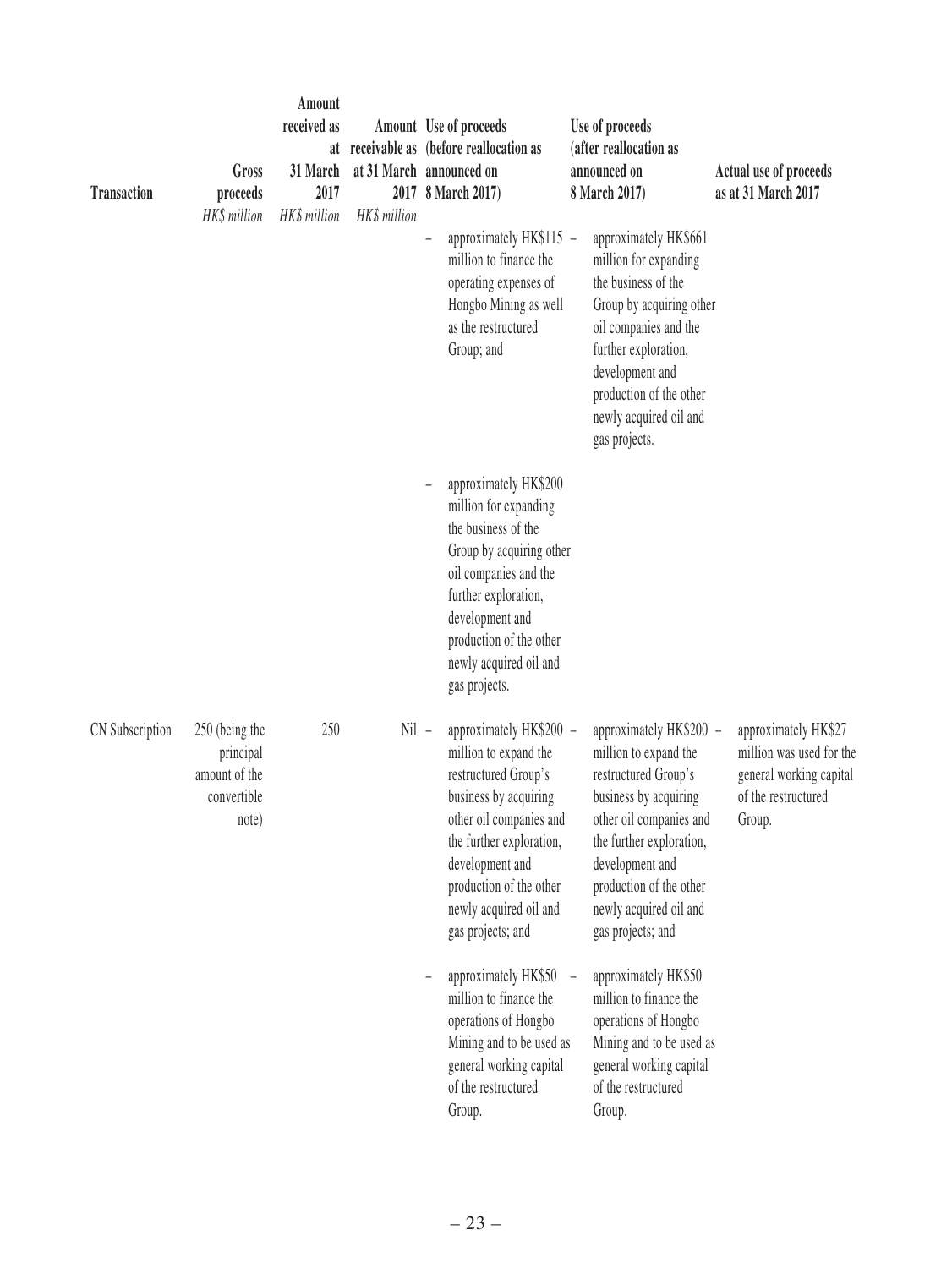#### *Notes:*

- 1. Hongbo Mining received HK\$70 million from the Company, HK\$23 million has not yet utilised as at 31 March 2017. Hongbo Mining carried out development work in Block 212 and incurred a total cost of HK\$22 million, and repaid the outstanding payables and borrowings amounting to HK\$25 million for the year ended 31 March 2017.
- 2. On 21 November 2016, the Group entered into the APA, the purchase price will be approximately US\$278 million (approximately HK\$2,156 million). In order to finance the acquisition with ample working capital while maintaining normal cash flow of the Group for ongoing operation, approximately 60% of the initial purchase price pursuant to the APA is intended to be financed by a loan to be obtained from commercial bank(s). The remaining approximately 40% of the initial purchase price, i.e. US\$111 million (approximately HK\$861 million) was intended to be financed by the Company's previous share subscription and convertible note subscription completed in July 2016. As at 31 March 2017, the Group had delivered to the Escrow Agent (as defined in the circular of the Company dated 9 March 2017) a performance deposit of US\$18.07 million (approximately HK\$140.25 million) and a total of general and administrative expenses of US\$5.33 million (approximately HK\$41.1 million). The total amount of HK\$181 million is sourced from the portion of proceeds for acquisition. For further details of the APA, please refer to the circular of the Company dated 9 March 2017.

For further details of the Subscription and the CN Subscription, please refer to the RTO Circular and the Company's announcement dated 29 July 2016 published on the website of the Stock Exchange (**http://www.hkexnews.hk/**).

# **REVIEW OF EXPLORATION, DEVELOPMENT AND MINING ACTIVITIES**

Under the exploration and production cooperation contract ("**EPCC**") entered into between Hongbo Mining and Yanchang, Yanchang (as the mineral right owner) and Hongbo Mining (as the operator) cooperate to explore for oil in Block 212 and Block 378 which together cover a region of 591 km2 in East Ujimqin Banner and West Ujimqin Banner, Xilin Gol League, Inner Mongolia of the PRC (the "**Area**"); the crude oil produced from the Area, which belongs to Yanchang, is sold by Hongbo Mining (as entrusted by Yanchang) to the customers designated by Yanchang; and Hongbo Mining and Yanchang are entitled to share 80% and 20% of the sale proceeds (net of any sales related taxes). Yanchang holds the mineral right in respect of the Area pursuant to two exploration permits granted to it by Ministry of Land and Resources of the PRC ("**MOLR**") in 2008 (in respect of Block 378) and 2009 (in respect of Block 212). The current exploration permit of Yanchang in respect of Block 212 will expire on 5 March 2019, and the current exploration permit of Yanchang in respect of Block 378 will expire on 9 November 2017. Both exploration permits are renewable after expiry for terms of two years each time.

The Group has carried out in-depth geophysical and geological studies in Block 212 based on 138 existing wells and 3D seismic data. Within Block 212, pilot production of oil has focused on five fault compartments, which are collectively referred to as Unit 2 and Unit 19. The Group's estimated reserves relate to Unit 2 and Unit 19 only. Yanchang has made an application to MOLR for a production permit covering Unit 2 and Unit 19. As at the date of this announcement, while MOLR is still reviewing Yanchang's application, the expert review of overall development plan has already been approved by MOLR. In Block 212, crude oil has also been produced from exploration/development wells located in other fault compartments, including three new wells, Y9, Y9-1 and Y38 and the other area of the Block 212, but further appraisal drilling will be required before reserves estimates can be made.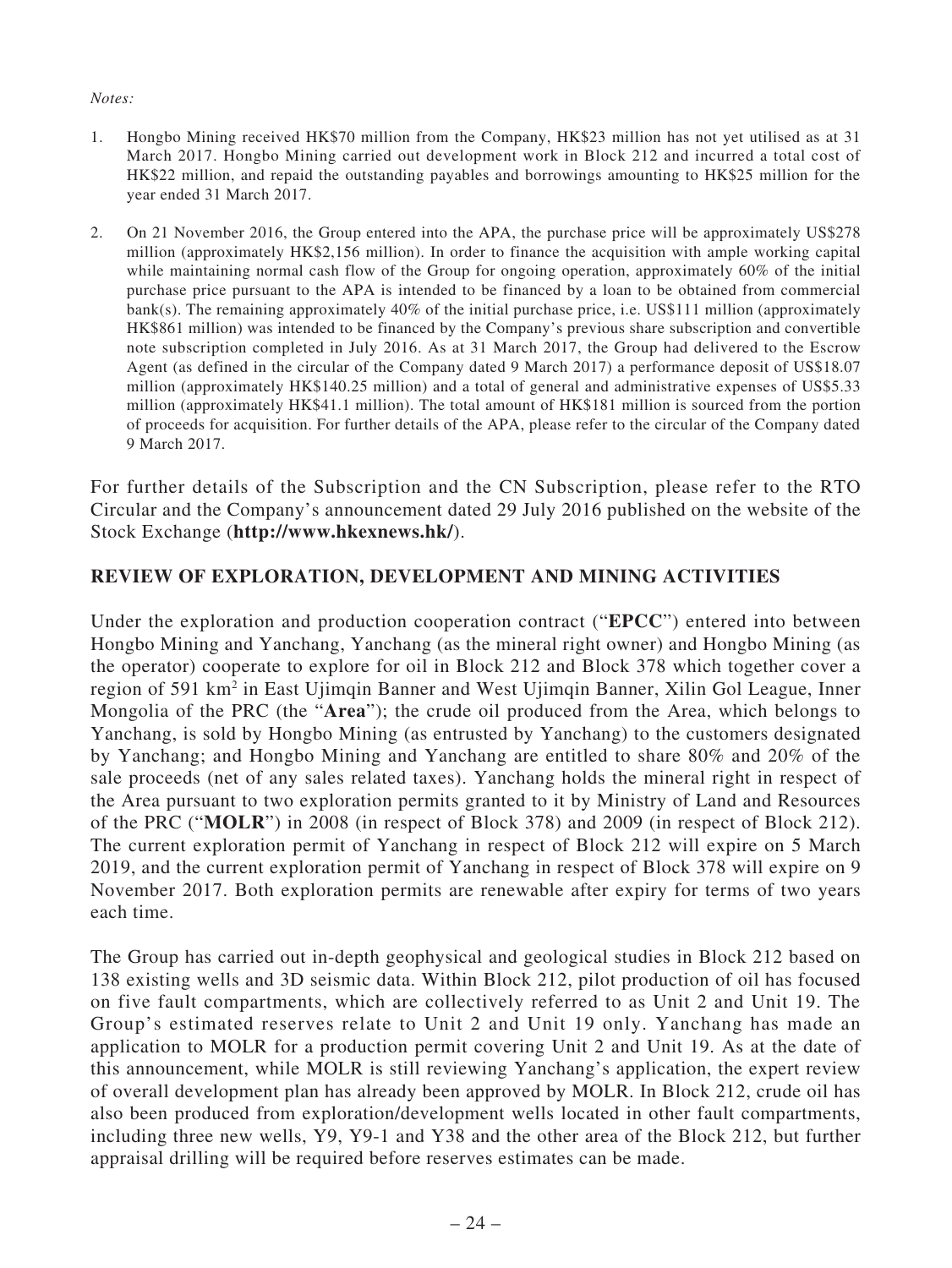The below are the summary and review of the reserves and resources of the Group as at 31 March 2017, as conducted by the independent technical consultants:

|                                     | As at 31 March 2017 |            | As at 31 December 2015 |            |
|-------------------------------------|---------------------|------------|------------------------|------------|
|                                     | Gross               | <b>Net</b> | Gross                  | <b>Net</b> |
|                                     | (MMstb)             | (MMstb)    | (MMstb)                | (MMstb)    |
| Proved $(1P)$                       | 10.2                | 8.2        | 10.1                   | 8.1        |
| $Proved + Probable (2P)$            | 15.3                | 12.2       | 14.2                   | 11.4       |
| $Proved + Probable + Possible (3P)$ | 22.0                | 17.6       | 18.9                   | 15.2       |
| Contingent resources $(1C)$         | 0.49                | 0.39       | 0.49                   | 0.39       |
| Contingent resources (2C)           | 0.71                | 0.57       | 0.71                   | 0.57       |
| Contingent resources (3C)           | 1.67                | 1.34       | 1.67                   | 1.34       |
| Prospective resources               | 9.7                 | 7.76       | 9.7                    | 7.76       |

*Note:* The above information relates to Block 212. As at 31 March 2017, the Group had completed the drilling of one exploration well in Block 378, but no commercial oil or gas was found. No resources have been estimated for Block 378.

The net reserves figures represent the Group's 80% revenue interest under the EPCC entered into between Hongbo Mining and Yanchang in respect of Block 212 and Block 378 from time to time thereafter.

Based on the reserves estimates as at 31 March 2017 as reviewed by the independent technical consultants, the net reserves (1P) of the Group was 8.2MMstb, representing an increase of 1.2% from the net reserves (1P) as at 31 December 2015; the net reserves (2P) was 12.2MMstb, representing an increase of 7.0% from the net reserves (2P) as at 31 December 2015; the net present value, after tax and discounted at 10% ("**NPV10**"), of the Group's net 2P oil and gas reserves was approximately US\$184 million as at 31 March 2017, which represented a 60% increase from the NPV10 of US\$115 million reported as at 31 December 2015. Effective excavation of the potential reserves in old areas and discovery of reserves in new area in the year ended 31 March 2017 resulted in higher reserves replacement rate, and more effective promotion of the scale development and commercialised production of Block 212.

After the completion of Reverse Takeover Transaction, the operation management and organisation of Hongbo Mining have improved considerably. The efficiency of the production wells has also significantly improved, boosting the recoverable reserves within the Block 212 substantially. It is mainly due to the Group's implementation of hydraulic fracturing stimulations on the existing wells, which has effectively excavated the potential reserves and increased the reserves of 1P accordingly.

For the year ended 31 March 2017, the Group achieved a major breakthrough in the new appraisal well Y9-1, which reached a daily high production of 156 barrels per day on the well test stage and was one of the highest daily production wells in Block 212 in recent 3 years. This remarkable progress provides a solid foundation for further development in Block 212. The Y9-1 well is located at the boundary of Unit 19 and its high production volume reflects a large scale of underground reserves, pending further exploration and geographical information for further analysis.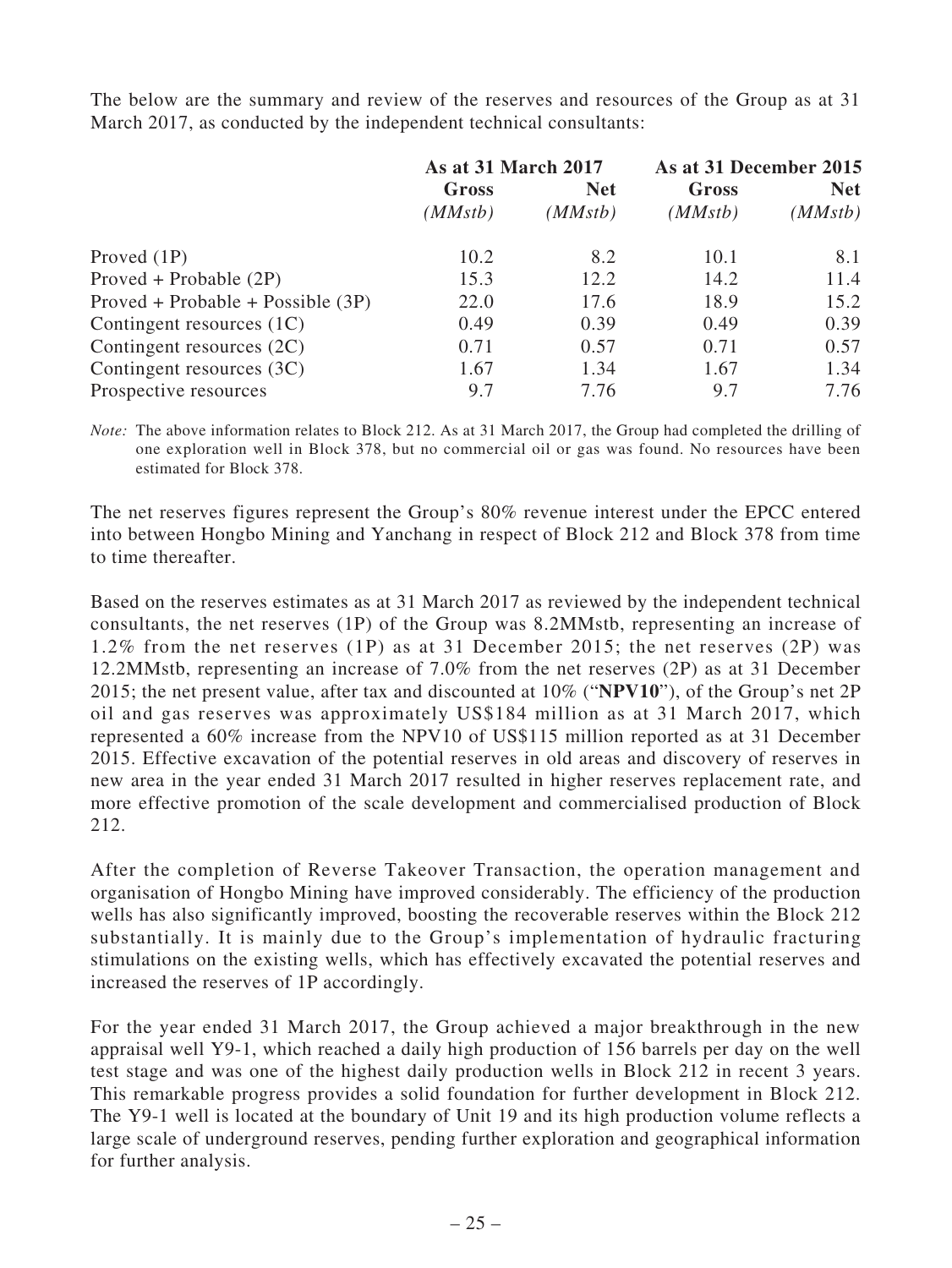The planned well drilling areas and planned well drilling positions of the original development plan of the Group, which possess high development potential, will not experience material change and will largely follow the Group's original development plan. As the Group has achieved a major breakthrough in the new appraisal well Y9-1, this provides the Group with a new regional unit that has relatively high production potential and may allow the Group to deploy up to several hundred development wells in the future. The new appraisal well Y9-1 further enhances the Group's original development plans in terms of reserves and production volume. The Group's drilling plans for the year ended 31 March 2017 consisted of the original development plan and also development of step-out wells from new regional unit surrounding the appraisal well Y9-1. The current daily high output demonstrates the relatively high potential of the new unit.

The following table provides a recap of the Group's key operational metrics and product prices for the periods indicated:

|                                                        | <b>Year ended 31 March</b> |       |  |
|--------------------------------------------------------|----------------------------|-------|--|
|                                                        | 2017                       | 2016  |  |
| Average daily gross production volume <i>(barrels)</i> | 811                        | 1,112 |  |
| Average daily gross sales volume <i>(barrels)</i>      | 812                        | 1,103 |  |
| Average unit production cost before depreciation and   |                            |       |  |
| amortisation (HK\$ per barrel)                         | 139                        | 141   |  |
| Average unit production cost (HK\$ per barrel)         | 272                        | 271   |  |
| Average unit selling price (HK\$ per barrel)           | 328                        | 349   |  |

The summary of exploration and development expenditures incurred is as follows:

|                                            | <b>Summary of expenditures incurred</b><br>for the year ended 31 March |            |               |            |  |
|--------------------------------------------|------------------------------------------------------------------------|------------|---------------|------------|--|
|                                            | 2017                                                                   |            | 2016          |            |  |
|                                            | Cost                                                                   |            |               | Cost       |  |
|                                            | <b>Number</b>                                                          | (HK\$'000) | <b>Number</b> | (HK\$'000) |  |
| Wells drilled during the year              |                                                                        |            |               |            |  |
| Dry holes                                  | 1                                                                      | 4,135      |               |            |  |
| Oil producers (Note)                       | 6                                                                      | 11,902     |               |            |  |
| Total                                      | 7                                                                      | 16,037     |               |            |  |
| <b>Fracturing workover</b>                 | 13                                                                     | 8,988      | 20            | 15,550     |  |
| <b>Geological and geophysical</b><br>costs | 1                                                                      | 14,806     |               |            |  |

*Note:* During the year ended 31 March 2017, the Group had successfully drilled 6 wells. As at 31 March 2017, 3 of them had been completed and the remaining 3 were pending for completion.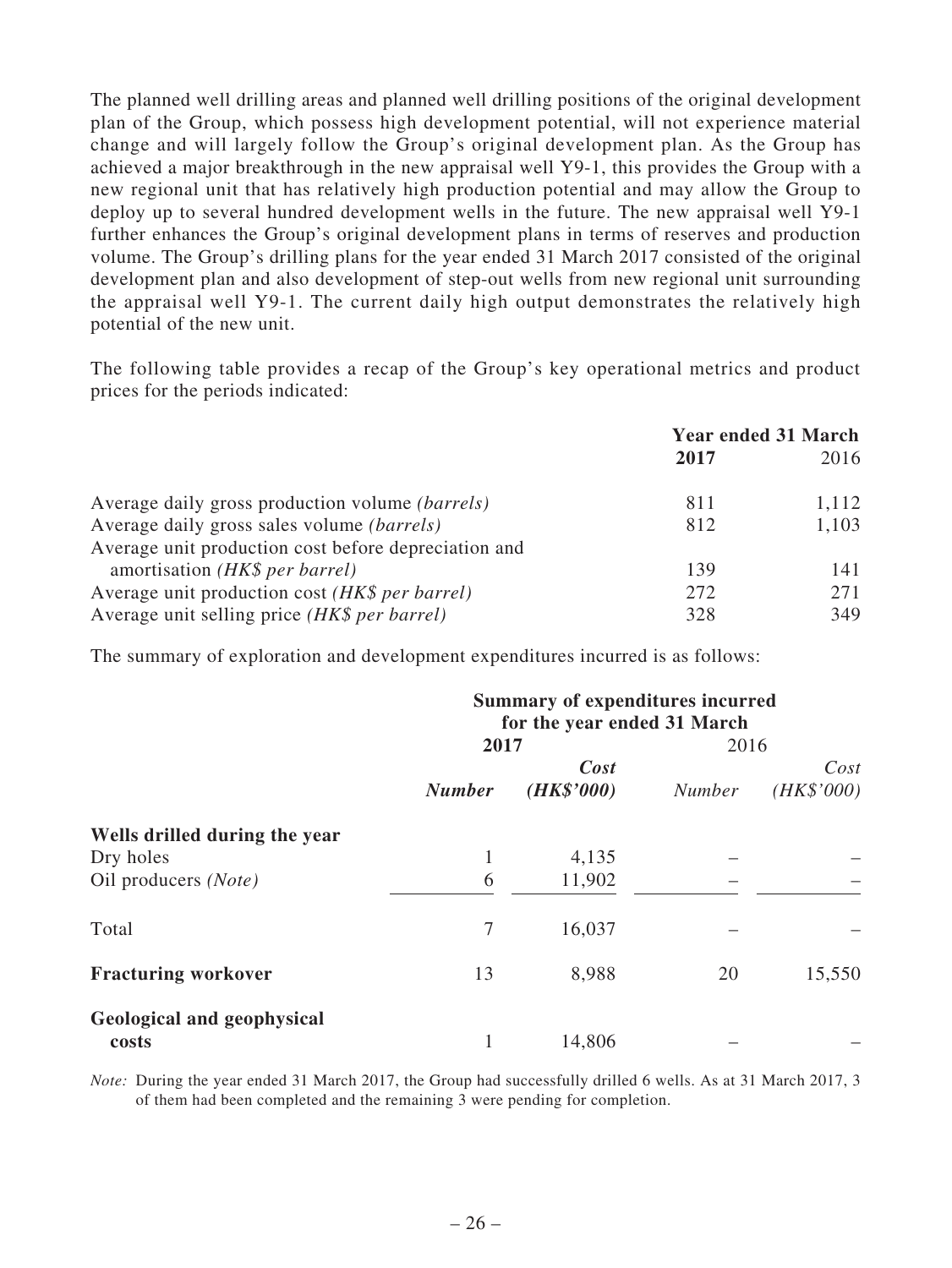# **OUTLOOK**

2016 marked one of the most monumental years in oil history. At the beginning of 2016, the price of oil stayed around US\$30 per barrel which led to reduction in industry spending. Companies with relatively high cost of production were forced to stop drilling, while companies with relatively high financing cost focused on maintaining liquidity. However, this dynamic soon proved unsustainable for both North America shale producers and members of Organisation of the Petroleum Exporting Countries, which agreed production cut in late 2016, thus bringing the market closer to balance and returning oil to the US\$50 range.

As mentioned above, for the year ended 31 March 2017, the Group achieved a major breakthrough on the newly drilled Y9-1 well, which is one of the highest daily production wells in Block 212. Its high production volume reflects a large scale of underground reserves. The Group will first study the production statistics of the Y9-1 well and evaluate its impact on the whole development plan of new wells drilling. This has temporarily affected the drilling plan of the Group in 2016, but the Group will follow up, expedite and adhere to the general development plan in 2017. The Group will adopt a stable output strategy and is prepared to invest a large amount of capital expenditure for further drilling and fracturing plan, based on the international oil market trend.

During the past year, as one of its existing strategies, the Group has aimed to widen its global footprint and develop a more diversified and balanced oil and gas business portfolio through selective acquisition of overseas upstream oil assets. In view of the continuous macro-control measures and the ever-changing market condition in the oil and gas industry, on the basis of the Group's existing overall strategic development premise, the Group has made reasonable planning to expand its business development model and consider engaging in investment and management of oil and gas assets. Given the recent low crude oil commodity price environment, the Board believes this business expansion model will continue to demonstrate the Group's commitment in oil and gas industry, drive the growth of the Group's oil and gas asset base, and enhance shareholder value.

The Board is of the view that the investment and management of oil and gas assets is a favourable option for the Group to achieve sustainable long-term growth and prosperity in the cyclic oil and gas industry. The Board expects that the Group can continue to capture investment opportunities globally by best leveraging its industry and business development expertise, establishing an investment platform, and adopting contrarian investment strategy. To satisfy the capital needs for assets investment and management, subject to the market condition, the Group will look for the most suitable fund raising method which may include leveraging both equity and/or debt markets, as well as any other alternative fund raising methods. The Board believes that the Group is well positioned to develop quickly when attractive assets become available, and outperform crude oil benchmarks. The Group endeavors to present a unique investment opportunity for its shareholders to gain exposure to a diversified, top quality global oil and gas asset portfolio.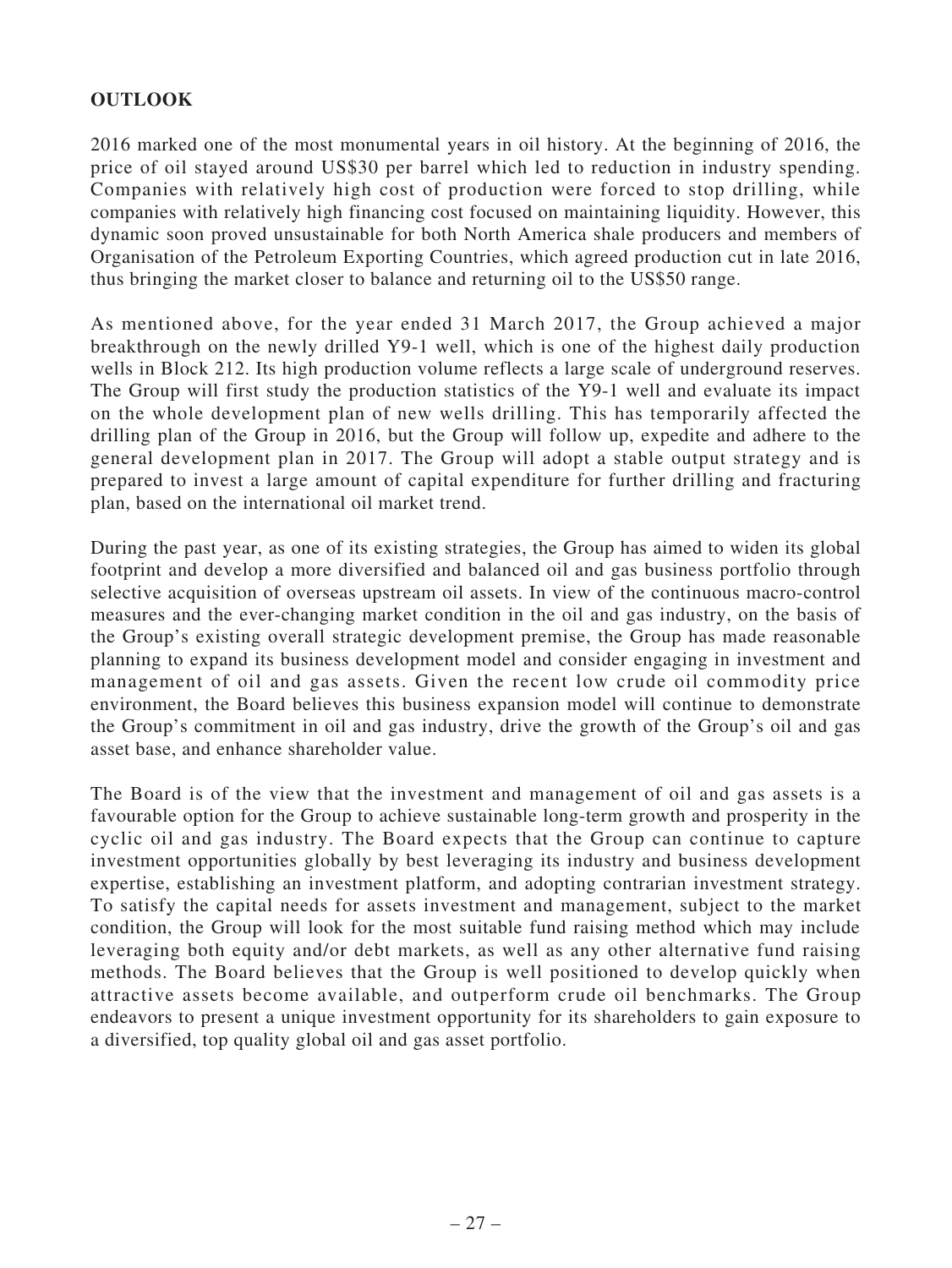# **FINANCIAL RESULTS REVIEW**

### **Revenue**

The Group's revenue decreased by HK\$34.0 million, or 30.7%, from HK\$110.8 million for the year ended 31 March 2016 to HK\$76.8 million for the year ended 31 March 2017.

The Group's crude oil is priced mainly with reference to international market prices including Brent Crude oil, etc. The decrease in revenue was mainly due to the decrease in crude oil prices and the Group's net sales volume. The average unit selling price of the Group's crude oil decreased to HK\$328 per barrel for the year ended 31 March 2017 from HK\$349 per barrel for the year ended 31 March 2016, which was consistent with the trend of global oil prices. The Group's net sales volume decreased to 233,830 barrels for the year ended 31 March 2017 from 317,585 barrels for the year ended 31 March 2016, which was mainly due to the decline of production volume, as the Group had only commenced the development plan (including new drilling work and fracturing) since the end of August 2016. For further details of the decline of the production volume, please refer to "Business Review — Review of Upstream Oil and Gas Industry and the Group's Business Operations".

### **Cost of sales**

The Group's cost of sales decreased by HK\$26.4 million, or 24.8%, from HK\$106.3 million for the year ended 31 March 2016 to HK\$79.9 million for the year ended 31 March 2017.

This decrease was primarily attributable to the decrease in extraction costs and staff costs which were mainly due to the implementation of cost control measures for wells, and the decrease in depreciation of oil and gas properties, which was mainly attributable to the decrease in production volume of crude oil.

### **Gross (loss)/profit**

The Group recorded gross profit of HK\$4.5 million for the year ended 31 March 2016 and gross loss of HK\$3.1 million for the year ended 31 March 2017, which was primarily due to the decrease in the Group's average unit selling price of crude oil.

The gross profit margin of the Group was temporarily adversely affected by the decrease in the Group's average unit selling price which was primarily due to the extreme adverse market conditions.

### **Administrative expenses**

The Group's administrative expenses increased by HK\$24.0 million, or 113.0%, from HK\$21.3 million for the year ended 31 March 2016 to HK\$45.3 million for the year ended 31 March 2017. The increase in administrative expenses was primarily due to the one-off professional services expenses of HK\$12.8 million incurred during the year ended 31 March 2017 in relation to the acquisition of the Target Assets.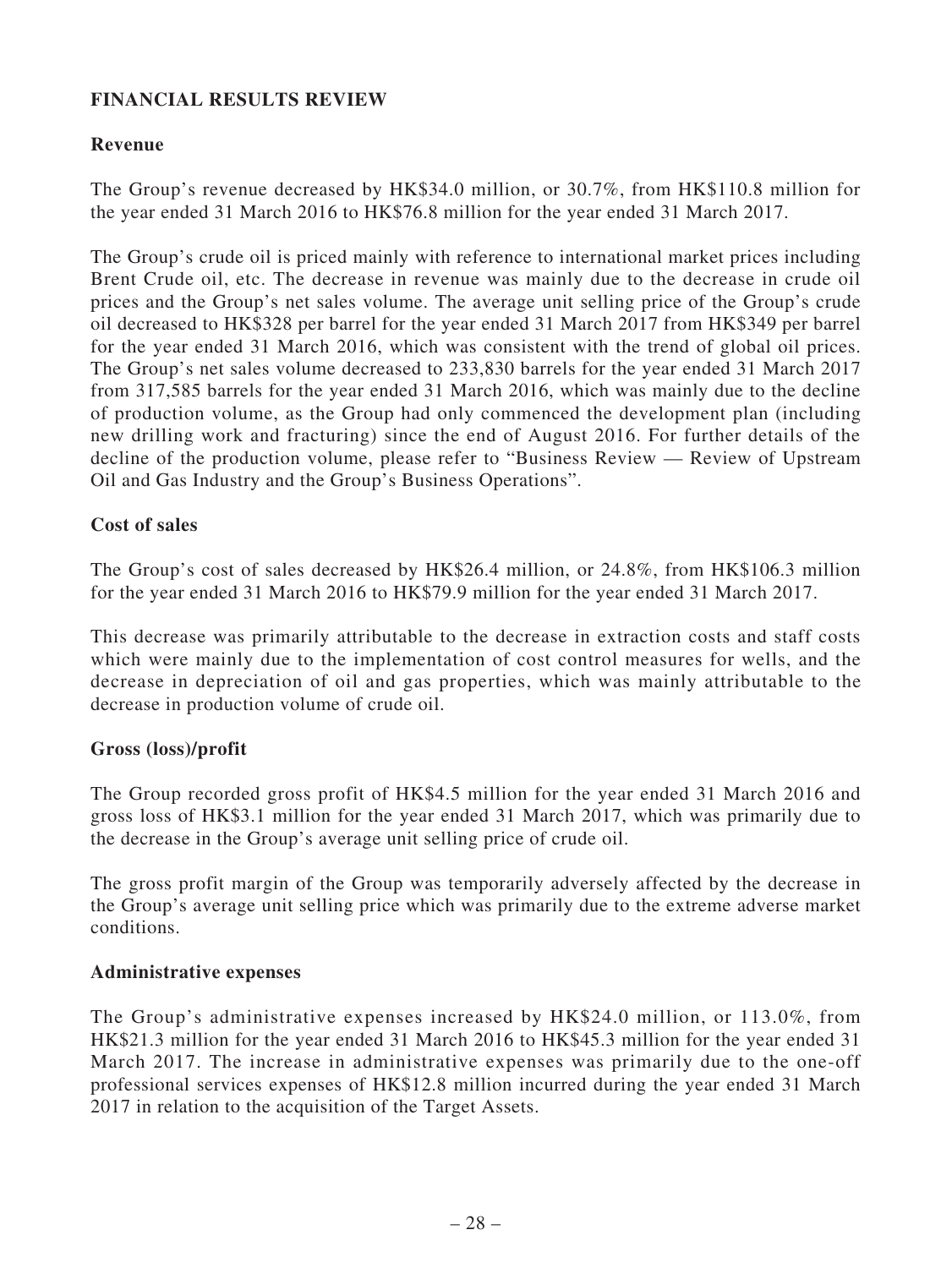# **Taxes other than income tax**

The Group's taxes other than income tax decreased by HK\$2.3 million, or 30.1%, from HK\$7.7 million for the year ended 31 March 2016 to HK\$5.4 million for the year ended 31 March 2017, which was mainly due to the decrease in resources tax levied on the sale of crude oil primarily as a result of the drop of revenue.

### **Exploration expenses, including dry holes**

The Group carried out exploration activities and drilled one exploratory well in Block 378 during the year ended 31 March 2017, which resulted in geological and geophysical cost of HK\$14.8 million and dry hole expense of HK\$4.1 million.

### **Listing expense and related transaction costs**

The Group recognised listing expense of HK\$294.4 million for the year ended 31 March 2017 upon the completion of the Reverse Takeover Transactions by applying the principles of reverse acquisition in HKFRS 3 and related transaction costs of HK\$66.2 million primarily for professional services rendered in relation to the Reverse Takeover Transactions as well as the related general offer during the year ended 31 March 2017.

The Acquisition and the Divestment (as defined in the RTO Circular) were completed simultaneously and the Company was only a non-operating public corporation at the Completion Date. Since the Company is not a business under HKFRS 3, at the Completion Date, the fair value of the shares deemed to have been issued by Hongbo Mining and the fair value of the Company's identifiable net liabilities received should be treated in its entirety as a payment for listing and expensed when incurred.

Whilst such listing expense is a notional expense without any impact on the Group's net assets and cash flow, they had a material adverse impact on the Group's results for the year ended 31 March 2017. The management does not consider this one-off notional non-cash listing expense shall have any adverse impact on the actual operations of the Group.

# **Net finance costs**

The Group's net finance costs increased by HK\$8.3 million, or 94.3%, from HK\$8.7 million for the year ended 31 March 2016 to HK\$17.0 million for the year ended 31 March 2017, which was primarily due to the recognition of effective interest expenses on convertible bonds and convertible note of HK\$11.3 million.

### **Loss before taxation**

The Group's loss before taxation significantly increased by HK\$416.0 million from HK\$34.6 million for the year ended 31 March 2016 to HK\$450.6 million for the year ended 31 March 2017, which was primarily due to the cumulative effects of factors given above.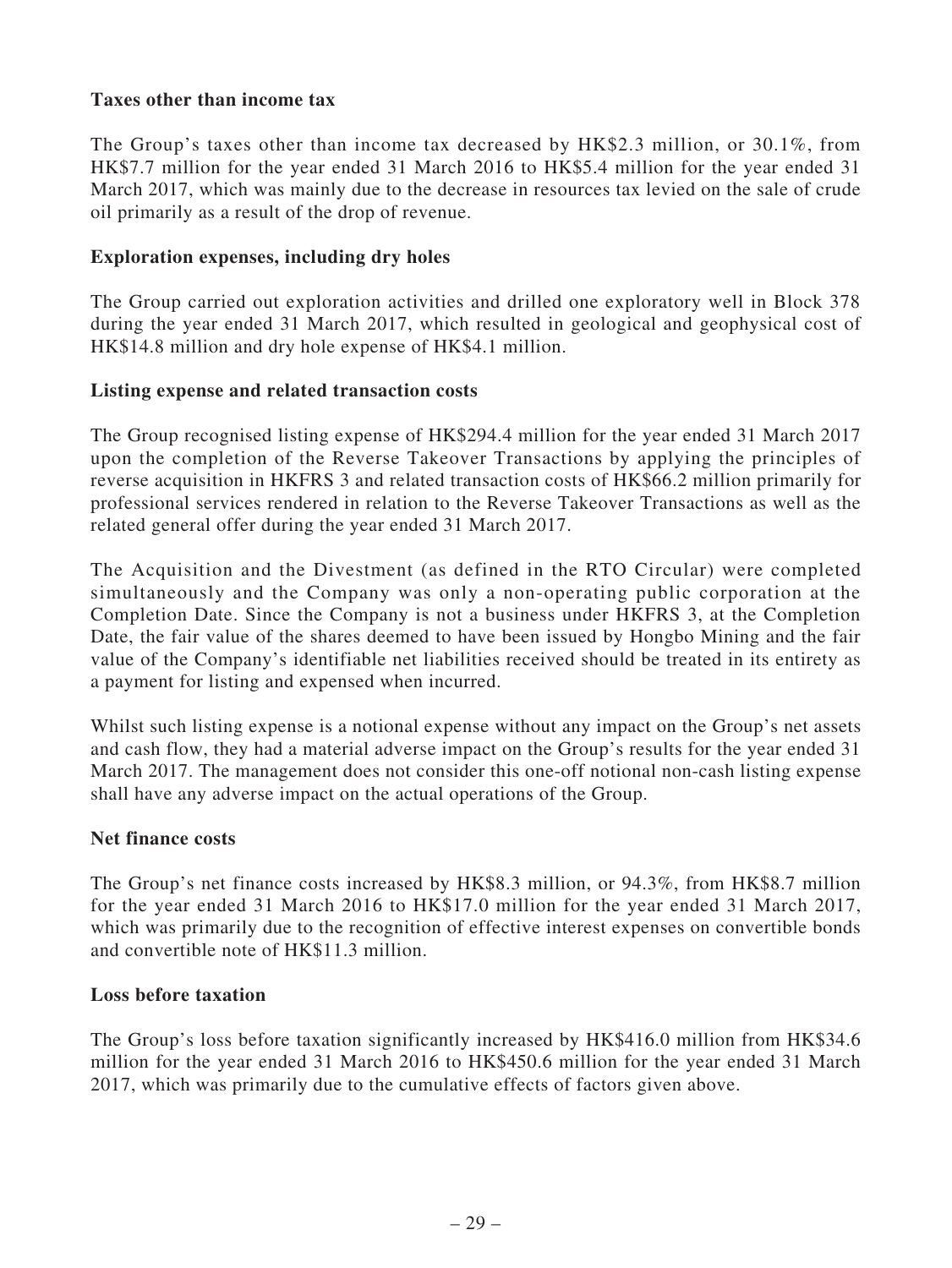### **Income tax**

The Group's income tax increased from HK\$4.3 million for the year ended 31 March 2016 to HK\$11.8 million for the year ended 31 March 2017. The change was mainly in relation to the movements of the deferred tax assets and liabilities arising from the temporary differences of the provision for assets retirement obligation, depreciation of oil and gas properties, amortisation of intangible assets and accrued expenses.

### **Loss for the year**

The Group's loss for the year significantly increased by HK\$423.5 million from HK\$38.9 million for the year ended 31 March 2016 to HK\$462.4 million for the year ended 31 March 2017, which was primarily due to the cumulative effects of factors given above.

# **EBITDA and adjusted EBITDA**

Management of the Company prepared a reconciliation of EBITDA and adjusted EBITDA to loss before taxation, our most directly comparable financial performance calculated and presented in accordance with HKFRS. EBITDA refers to earnings before interest expenses, income tax, depreciation and amortisation. Adjusted EBITDA refers to EBITDA adjusted to exclude non-recurring items, including the notional listing expense and related transaction costs in relation to the Reverse Takeover Transaction and the costs in relation to the acquisition of the Target Assets (as defined in the circular of the Company dated 9 March 2017).

Management of the Company believes that EBITDA and adjusted EBITDA are financial measures commonly used in the oil and gas industry as supplemental financial measures by the management of the Company and by investors, research analysts, bankers and others to assess the Group's operating performance, cash flow and return on capital as compared to those of other companies in the oil and gas industry, and the Group's ability to take on financing. However, EBITDA and adjusted EBITDA should not be considered in isolation or construed as alternatives to profit from operations or any other measure of performance or as an indicator of the Group's operating performance or profitability. EBITDA and adjusted EBITDA fail to account for income tax, interest expenses, depreciation and amortisation.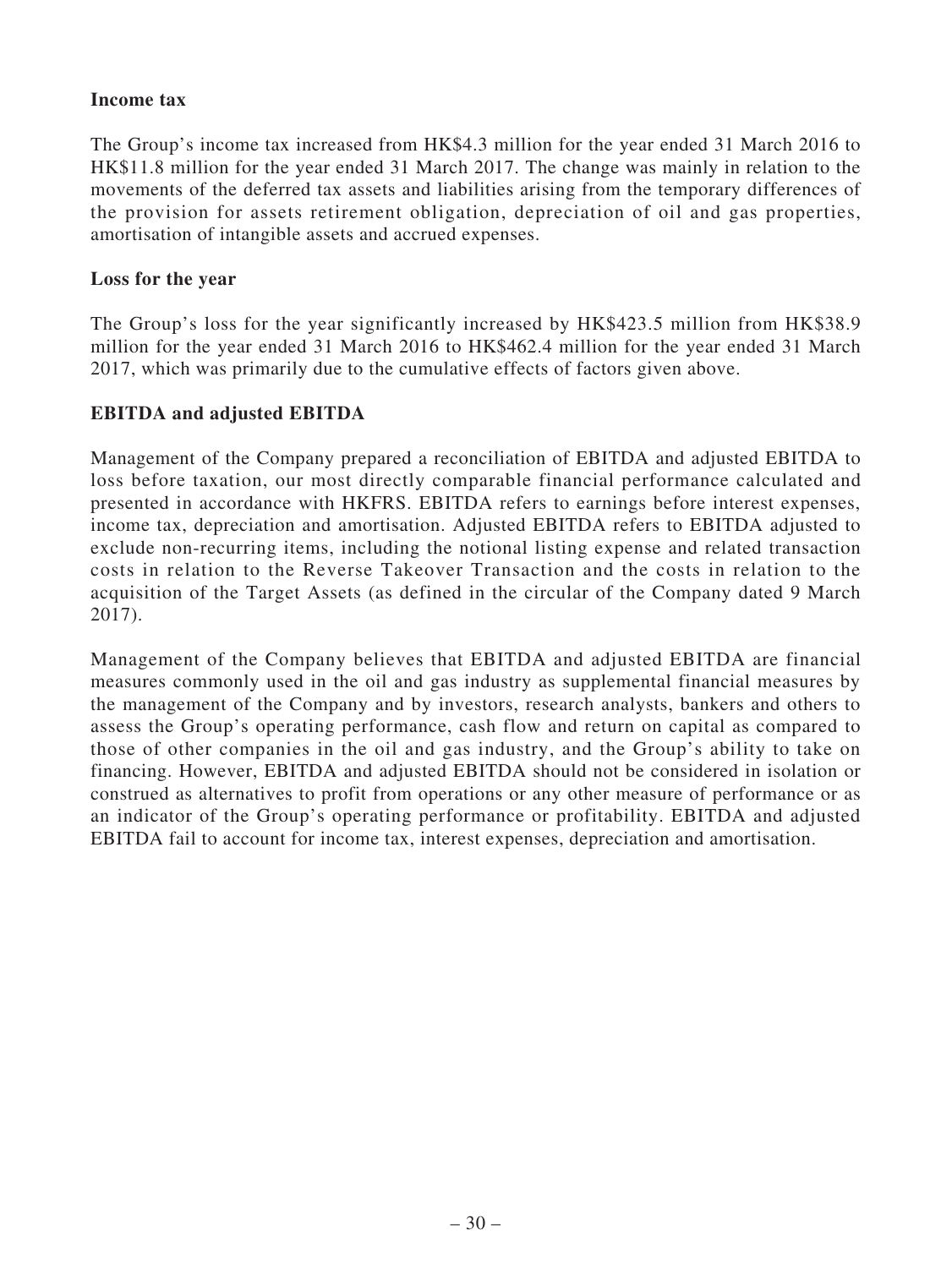The following table presents a reconciliation of EBITDA and adjusted EBITDA to loss before taxation for the periods indicated.

|                                                           | <b>Year ended 31 March</b> |           |  |
|-----------------------------------------------------------|----------------------------|-----------|--|
|                                                           | 2017                       | 2016      |  |
|                                                           | <b>HK\$'000</b>            | HK\$'000  |  |
| Loss before taxation                                      | (450,619)                  | (34, 636) |  |
| Add: Interest expenses                                    | 16,190                     | 5,737     |  |
| Add: Depreciation and amortisation                        | 41,634                     | 55,096    |  |
| <b>EBITDA</b>                                             | (392, 795)                 | 26,197    |  |
| Add: Listing expense and related transaction costs        | 360,620                    |           |  |
| Add: Cost related to the acquisition of the Target Assets | 12,845                     |           |  |
| <b>Adjusted EBITDA</b>                                    | (19, 330)                  | 26,197    |  |

The Group's EBITDA changed from a profit of HK\$26.2 million for the year ended 31 March 2016 to a loss of HK\$392.8 million for the year ended 31 March 2017. The decrease was primarily attributable to (i) the recognition of significant listing expense and related transaction costs; (ii) the decrease in crude oil prices and net sales volume; and (iii) the professional service fee related to acquisition of the Target Assets.

The Group's adjusted EBITDA changed from a profit of HK\$26.2 million for the year ended 31 March 2016 to a loss of HK\$19.3 million for the year ended 31 March 2017, which was primarily attributable to the decrease in crude oil prices and net sales volume and the increase in exploration expenses.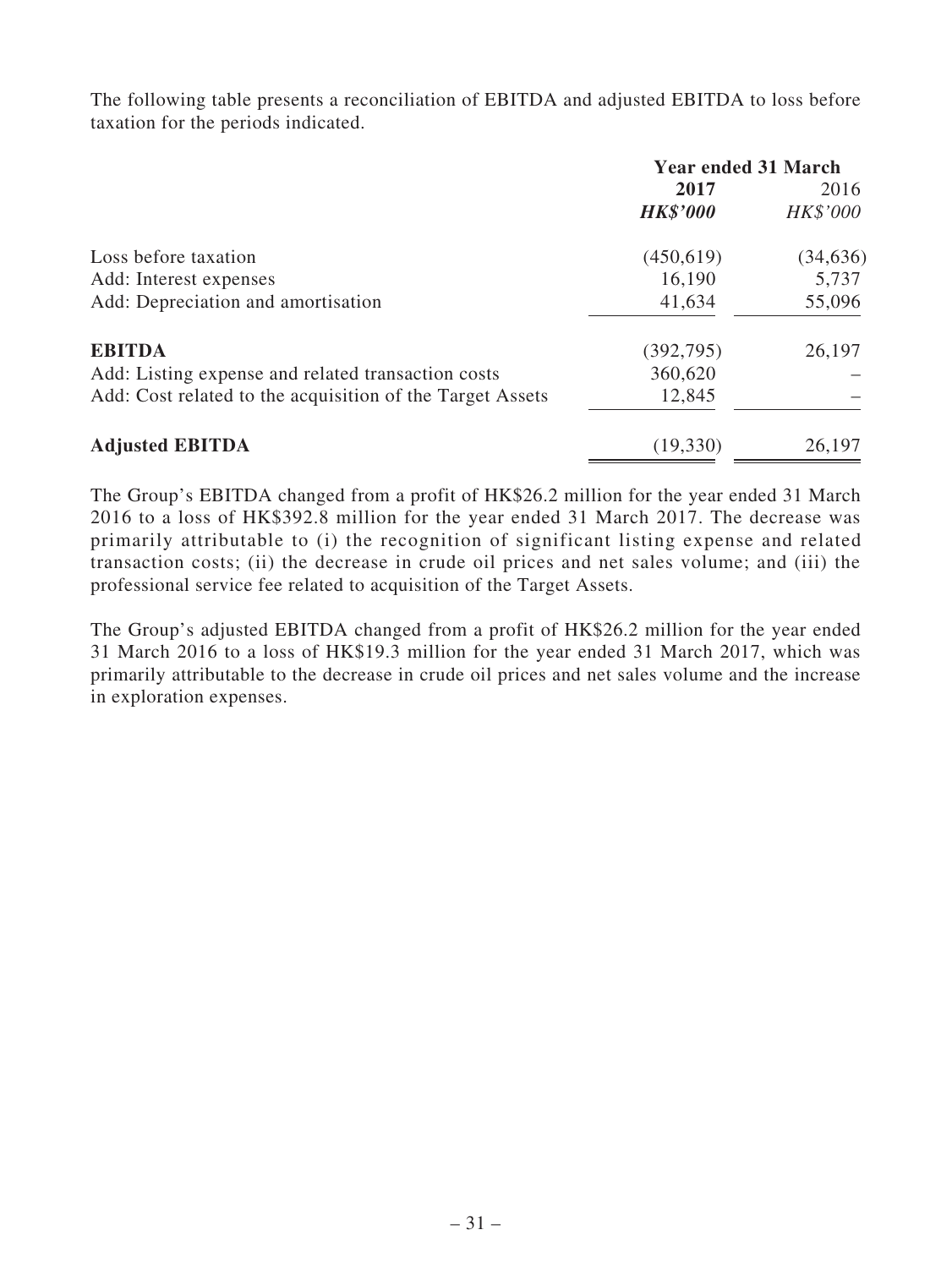# **LIQUIDITY AND FINANCIAL RESOURCES**

The Group finances its operations primarily through a combination of bank and other borrowings and proceeds from the Subscription and the CN Subscription. For further details of use of proceeds from the Subscription and the CN Subscription, please refer to "Business Review — Use of Proceeds from the Subscription and the Convertible Note Subscription".

The Group's cash and cash equivalents are mostly denominated in HK\$ and RMB. As at 31 March 2017, the Group had unpledged cash and bank deposits of HK\$1,134.5 million (2016 (restated): HK\$15.3 million).

As at 31 March 2017, the Group had outstanding third party unsecured entrusted loans of HK\$101.4 million (2016 (restated): Third party secured entrusted loan of HK\$84.0 million and unsecured entrusted loan of HK\$24.0 million), which were all denominated in RMB. These short term loans carried fixed interest rates ranged from 4.35% to 4.8% (2016 (restated): floating interest rate of 1.1 times of the prevailing market interest rate published by People's Bank of China for the third party secured entrusted loan and fixed interest rate of 4.8% per annum for the unsecured entrusted loan).

As at 31 March 2017, the Group had a convertible note with carrying amount of HK\$222.6 million (2016 (restated): Nil). The principal amount of the convertible note is HK\$250 million pursuant to the CN Subscription Agreement (as defined in the RTO Circular), with the maturity date of 29 July 2019) and that no interest shall be payable on the entire CN Principal Amount (as defined in the RTO Circular).

As at 31 March 2017, the Group had convertible bonds with carrying amount of HK\$116.5 million (2016 (restated): Nil). The aggregate principal amount of the convertible bonds is HK\$120 million, with the maturity date of 30 April 2018 and payable at an interest rate of 1% per annum.

Save as the information disclosed above or otherwise in this annual results announcement, the Group had no outstanding mortgage, pledge, debentures or other loan capital issued or agreed to be issued, bank overdrafts, borrowings, liabilities under acceptance or other similar liabilities, hire purchase and finance lease commitments, or any guarantees or other material contingent liabilities as at 31 March 2017.

The Group has not used any financial instrument to hedge potential fluctuation in interest rates and exchange rates.

As at 31 March 2017, the Group's gearing ratio (ratio of the sum of total bank and other borrowings, convertible bonds and convertible note to the total assets) was 15.5% (2016 (restated): 13.8%).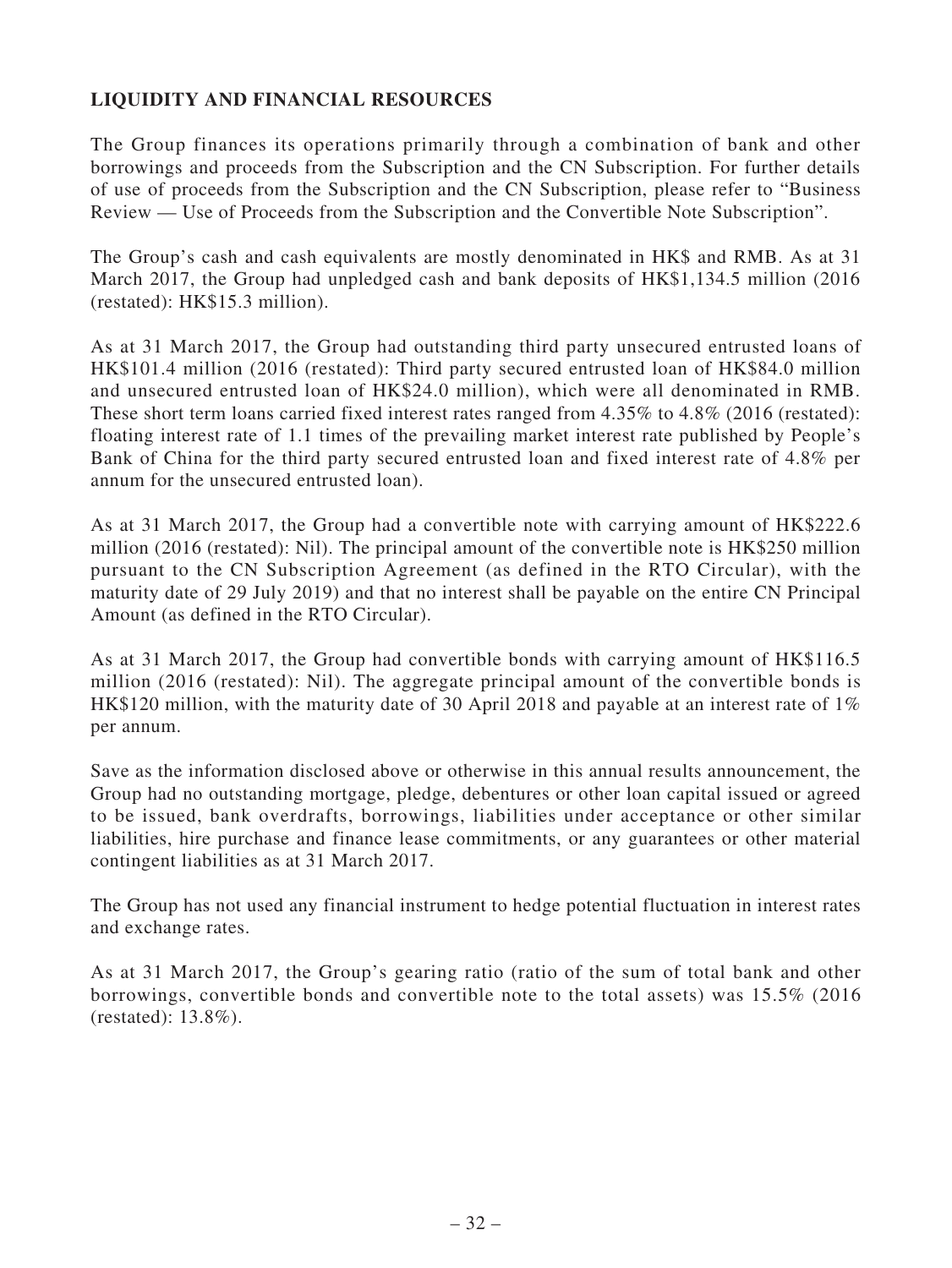# **MAJOR RISK MANAGEMENT**

Our market risk exposures primarily consist of oil price risk, currency risk, liquidity risk and interest rate risk.

# **Oil price risk**

The Group is engaged in petroleum-related activities. Prices of crude oil are affected by a wide range of global and domestic political, economic and military factors which are beyond the control of the Group. A decrease in such prices could adversely affect the Group's financial position. The Group has not used any derivative instruments to hedge against potential price fluctuations of crude oil.

# **Currency risk**

The Group is exposed to currency risk primarily through overseas investment which gives rise to other receivables and cash balances that are denominated in a foreign currency, i.e. a currency other than the functional currency of the operations to which the transactions relate. The currencies giving rise to this risk are primarily HK\$ and RMB.

The Group currently does not engage in hedging activities designed or intended to manage foreign exchange rate risk. The Group will continue to monitor foreign exchange changes to best preserve the Group's cash value.

# **Liquidity risk**

Individual operating entities within the Group are responsible for their own cash management, including the short term investment of cash surpluses and the raising of loans to cover expected cash demands, subject to approval by the parent company's board when the borrowings exceed certain predetermined levels of authority. The Group's policy is to regularly monitor its liquidity requirements and its compliance with lending covenants, to ensure that it maintains sufficient reserves of cash and readily realisable marketable securities and adequate committed lines of funding from major financial institutions to meet its liquidity requirements in the short and longer term.

# **Interest rate risk**

The Group's interest rate risk arises primarily from interest-bearing borrowings. The Group regularly reviews and monitors the mix of fixed and variable rate bank borrowing in order to manage its interest rate risks.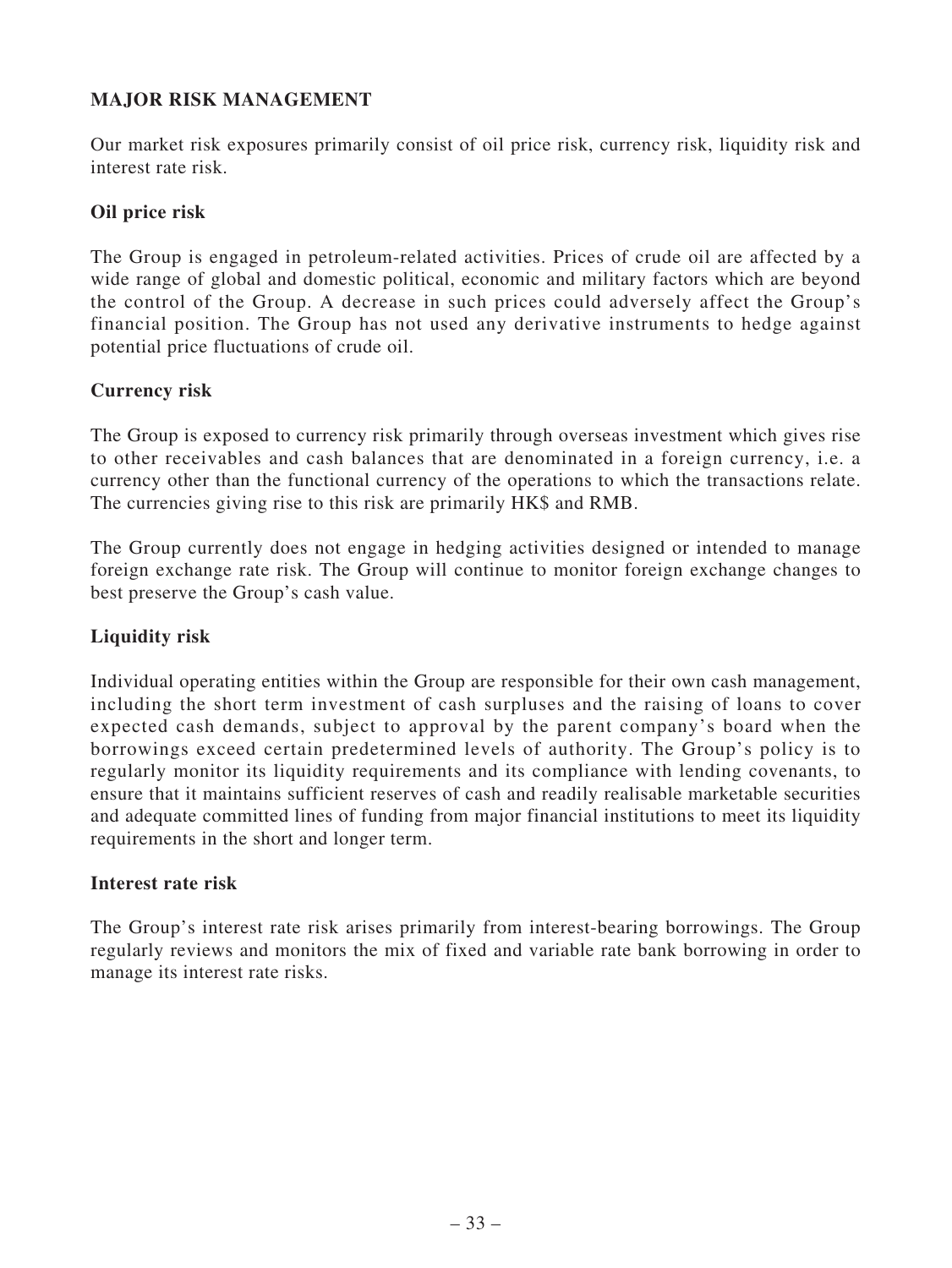# **ACQUISITIONS AND DISPOSALS (INCLUDING ANY SIGNIFICANT INVESTMENTS)**

Reference is made to the RTO Circular and the Company's announcement dated 29 July 2016.

On 29 July 2016, the Company completed the acquisition of the entire equity interest of Hongbo Mining which is principally engaged in the exploration, development and production of crude oil in Inner Mongolia of the PRC for the cash consideration of RMB558,880,000.

On 29 July 2016, the Company completed the disposal of the entire equity interests of Aykens Holdings Limited and Hopland Enterprises Limited (together with their respective subsidiaries, the "**Divestment Group**") which were principally engaged in the hotel and restaurant business in the PRC (together with the Company's net account receivables owed by the Divestment Group) and the Company's investment in SouFun Holdings Limited for the consideration of HK\$1.

Through the acquisition and the disposal, the Company has successfully transformed the Group's principal activities from its previous PRC hotel and restaurant business to upstream oil and gas business. The Company considers that this represents an important milestone given the great market opportunity in upstream oil and gas investments which opened up due to the recent cyclical trough of international oil and gas prices and the long term prospects of the oil and gas industry, the operating and market challenges being faced as well as the net liabilities recorded by the Divestment Group.

On 21 November 2016 (local time in Houston, Texas, the United States of America), the Company entered into the APA for the acquisition of certain oil and gas assets in the Eagle Ford region of South Texas, the US. Please refer to "Business Review — Acquisition of Oil and Gas Producing Assets in the United States of America" for further details.

The Company will continue to look for opportunities to invest in other upstream oil and gas projects worldwide with a view to enhancing the Group's asset portfolio and overall investment return.

The Group did not hold any significant investments during the year ended 31 March 2017.

# **CHARGES ON GROUP ASSETS**

As at 31 March 2017, the Group did not have any charges on its assets (2016 (restated): Nil).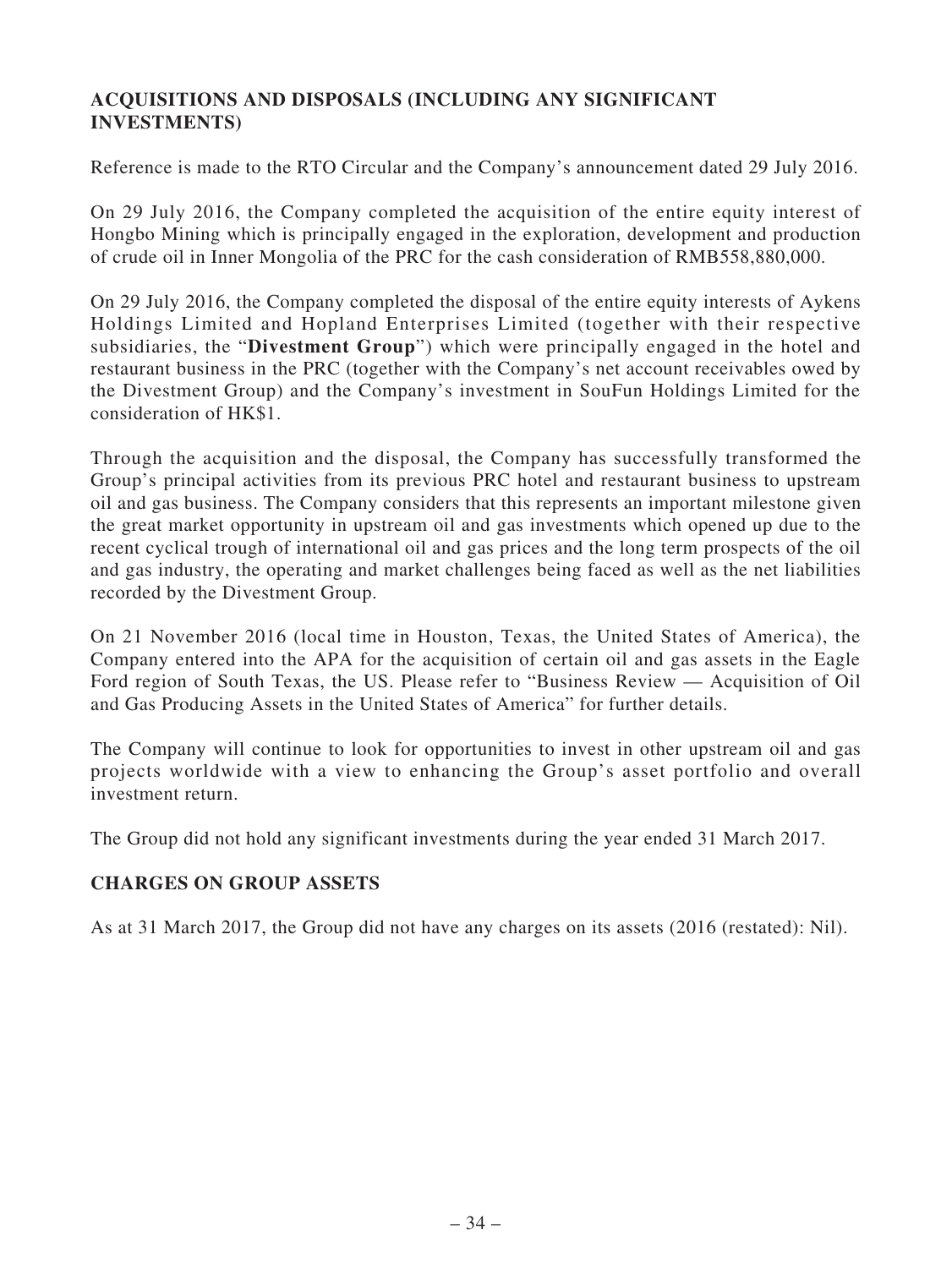# **CONTINGENT LIABILITIES**

Hongbo Mining has been involved in a legal dispute with 北京炅湘鈺技術開發有限公司 (Beijing Jiongxiangyu Technology Development Co. Ltd.\*) (the "**Claimant**"). The dispute between Hongbo Mining and the Claimant is currently pending a rehearing by the Supreme People's Court of PRC and there was no development of this dispute during the year ended 31 March 2017.

Please refer to the sections headed "History and Business of the PRC Target — Litigation" and note 31 of Section B to "Appendix III — Accountants' Report on the PRC Target" in the RTO Circular for further details.

Save as disclosed above, so far as known to the Directors, as at 31 March 2017, there was no other litigation, arbitration or claim of material importance in which the Group is engaged or pending or which as threatened against the Group.

### **COMMITMENTS**

### **Capital commitments**

As at 31 March 2017, the Group had capital commitments of HK\$28.6 million (2016 (restated): HK\$6.1 million) contracted but not provided for the acquisition of property, plant and equipment.

### **Operating lease commitments**

As at 31 March 2017, the Group had operating lease commitments as lessee of HK\$2.2 million (2016 (restated): HK\$0.7 million).

### **DIVIDEND**

The Directors do not recommend the payment of a final dividend for the year ended 31 March 2017 (2016 (restated): Nil).

### **MANAGEMENT CONTRACT**

No contract concerning the management and administration of the whole or any substantial part of the business of the Company was entered into or existed during the year.

### **EMPLOYEES**

As at 31 March 2017, the Group had 97 (2016 (restated): 70) employees in Hong Kong and the PRC. For the year ended 31 March 2017, the total staff costs (including the directors' emoluments) amounted to HK\$18.7 million (2016 (restated): HK\$16.4 million). Employees' remuneration package was reviewed periodically and determined with reference to the performance of the individual and the prevailing market practices. Employees' remuneration package includes basic salary, year-end bonus, medical and contributory provident fund.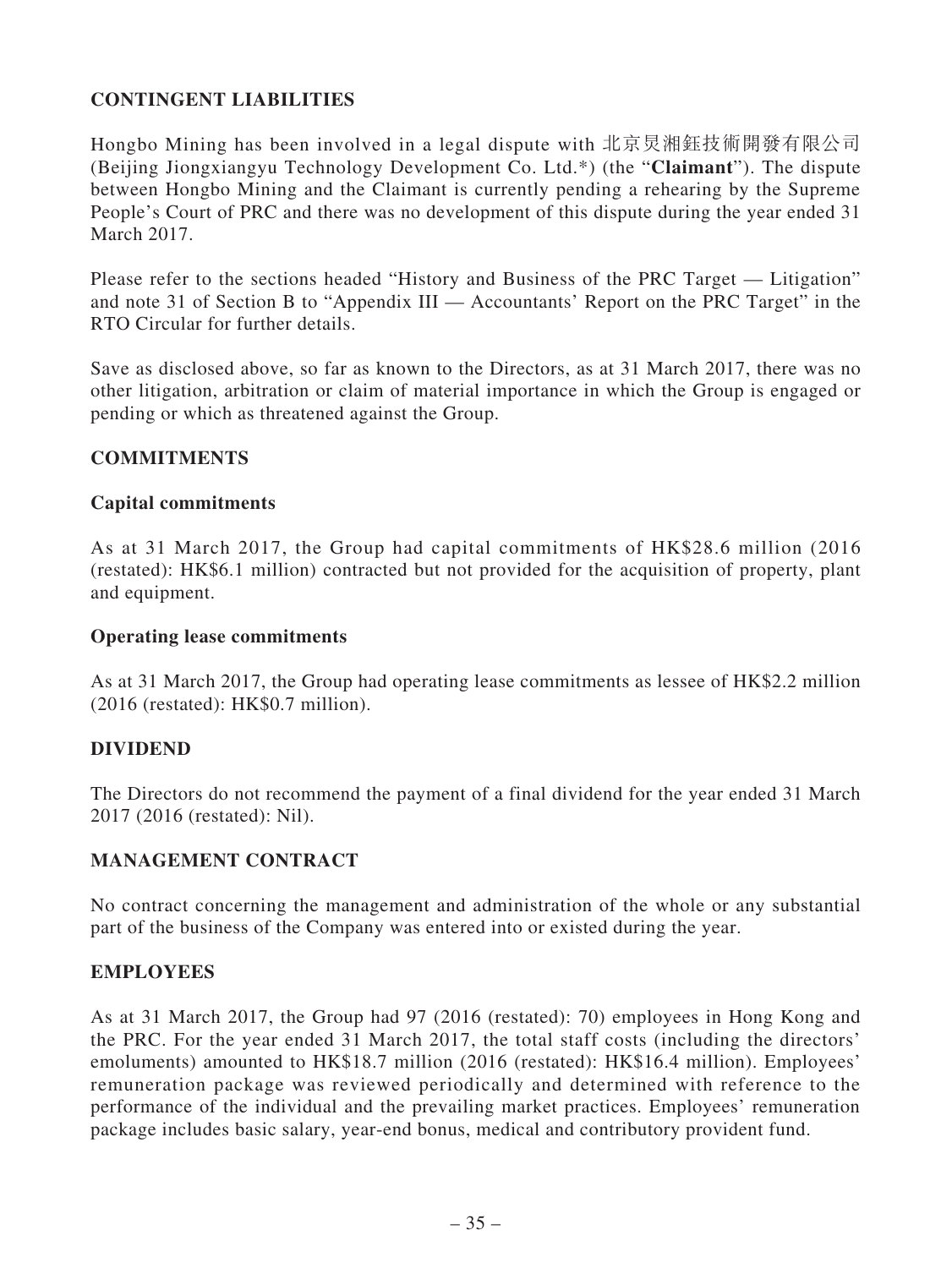# **PURCHASE, SALE OR REDEMPTION OF THE COMPANY'S LISTED SHARES**

Neither the Company nor any of its subsidiaries purchased, redeemed or sold any of the Company's listed shares during the year.

### **COMPLIANCE WITH THE CORPORATE GOVERNANCE CODE**

The Group is committed to achieving high standards of corporate governance and has always recognised the importance of accountability, transparency and protection of shareholders' interest in general. The Company has adopted the code provisions of the Corporate Governance Code and Corporate Governance Report (the "**CG Code**") set out in Appendix 14 of the Rules Governing the Listing of Securities on The Stock Exchange of Hong Kong Limited (the "**Listing Rules**") as its own corporate governance policy, subject to amendments from time to time.

In the opinion of the Board, the Company had complied with the code provisions of the CG Code contained in Appendix 14 of the Listing Rules throughout the year ended 31 March 2017, except for the following CG Code's code provisions:

- (a) CG Code provision A.2.1. stipulates that the roles of chairman and chief executive should be separate and should not be performed by the same individual. Mr. Wang Jingbo is both the chairman of the Board and the chief executive officer of the Company. The Board is of the opinion that such arrangement will not result in undue concentration of power and is conducive to the efficient formulation and implementation of the Company's strategies thus allowing the Company to develop its business more effectively;
- (b) CG Code provision A.4.1 stipulates that non-executive directors should be appointed for a specific term subject to re-election. An independent non-executive Director, Prof. Chen Zhiwu, was not appointed for a specific term on or before 4 August 2016, but has entered into a 3-year service agreement with the Company since 5 August 2016 and shall be subject to re-election by shareholders of the Company at an annual general meeting upon retirement;
- (c) CG Code provision A.6.5 stipulates that all directors should participate in continuous professional development to develop and refresh their knowledge and skills. For the year ended 31 March 2017, only the present Directors had confirmed and provided their training records to the Company; and
- (d) CG Code provision A.6.7 stipulates that independent non-executive directors and other non-executive directors should attend general meetings. During the year, not all independent non-executive Directors and non-executive Directors were able to attend the general meetings of the Company due to their other business commitments.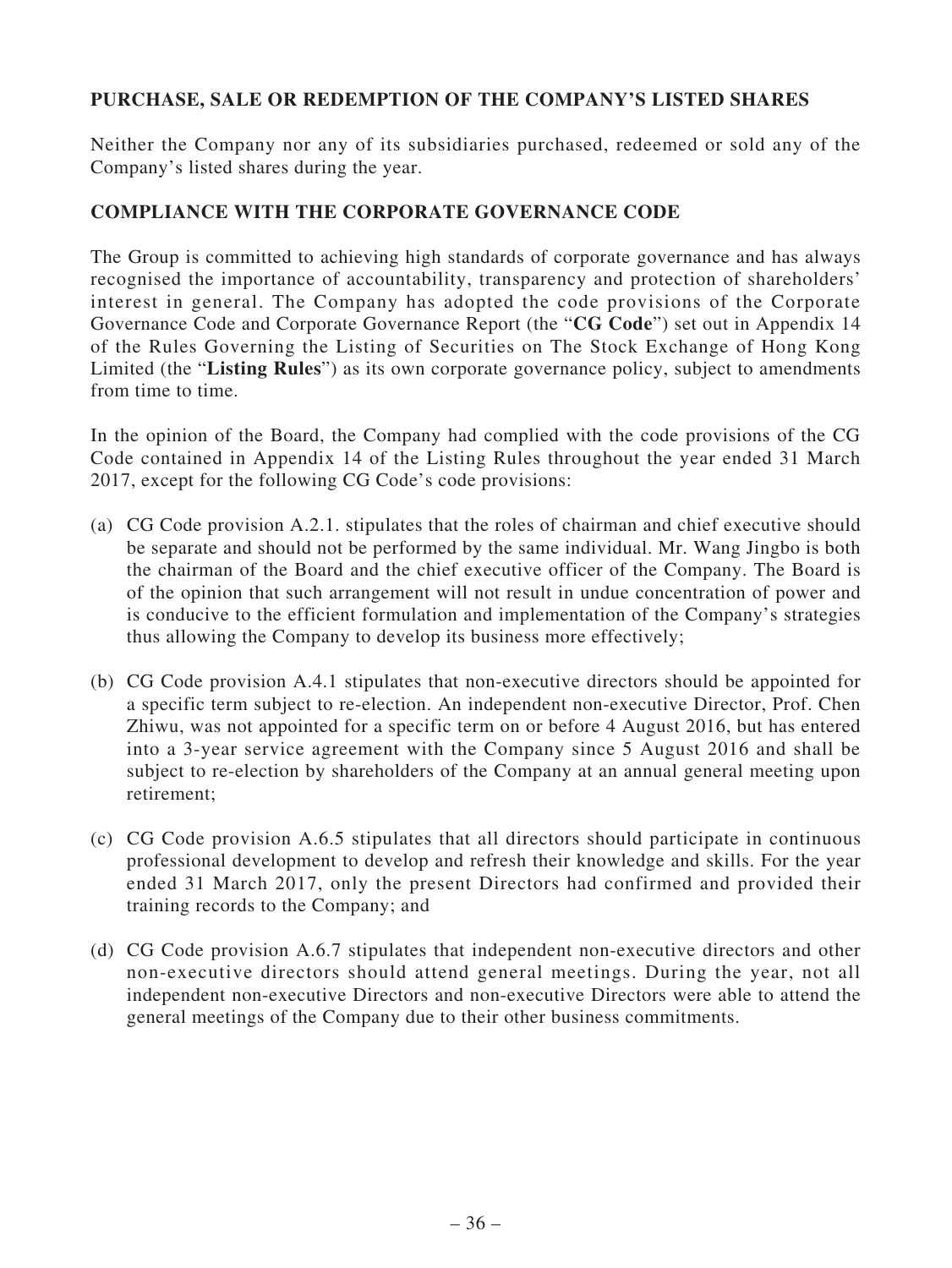# **MODEL CODE FOR SECURITIES TRANSACTIONS**

The Company has adopted the Model Code for Securities Transactions by Directors of Listed Issuers (the "**Model Code**") as set out in Appendix 10 to the Listing Rules to regulate the Directors' securities transactions.

Having made specific enquiries to all Directors, all Directors have confirmed that they have complied with the required standard set out in the Model Code throughout the year ended 31 March 2017.

# **AUDIT COMMITTEE AND REVIEW OF RESULTS**

The audit committee of the Company (the "**Audit Committee**") currently comprises two independent non-executive Directors, namely, Mr. Chau Shing Yim David (Chairman) and Mr. Shi Cen and one non-executive Director, namely, Mr. Lin Dongliang. The Audit Committee has reviewed with management of the Company the accounting principles and practices adopted by the Company and discussed the risk management and internal controls and financial reporting matters including a review of the annual results of the Company for the year ended 31 March 2017.

# **SUBSEQUENT EVENT AFTER THE END OF FINANCIAL YEAR**

In November 2016, the Company entered into the APA with the Stonegate Sellers. Pursuant to the APA, the Company has conditionally agreed to acquire and the Stonegate Sellers have conditionally agreed to sell the Target Assets at a purchase price of US\$278 million (equivalent to HK\$2,156 million) (subject to adjustments in accordance with the APA).

The Company obtained shareholders' approval in respect of the entering into of the APA and the transactions contemplated thereunder on 31 March 2017. Completion of the Stonegate Acquisition is conditional upon the satisfaction or, if applicable, waiver of certain conditions precedent set out in the APA, one of which is the obtaining of the approval from the CFIUS.

In order to accommodate the additional time needed for CFIUS to evaluate and approve the acquisition, on 28 April 2017, a subsidiary of the Company and the Stonegate Sellers have entered into the first amendment to the APA, agreeing that the End Date set forth in the APA (i.e. 4 May 2017) would be changed to 18 July 2017, and the extension of the End Date would be changed from 30 additional days to 11 additional business days. In addition, a subsidiary of the Company and the Stonegate Sellers have agreed to extend the transaction closing days from 5 business days to 10 business days and the transaction support agreement entered into by, among others, the Company, certain creditors holding liens on the Target Assets, and certain unitholders of Stonegate would also be extended to conform to the extension of the End Date of the APA.

As at the date of this annual results announcement, the acquisition under the APA has not been completed. The Company may make further announcement and/or circular for compliance with the Listing Rules as and when necessary.